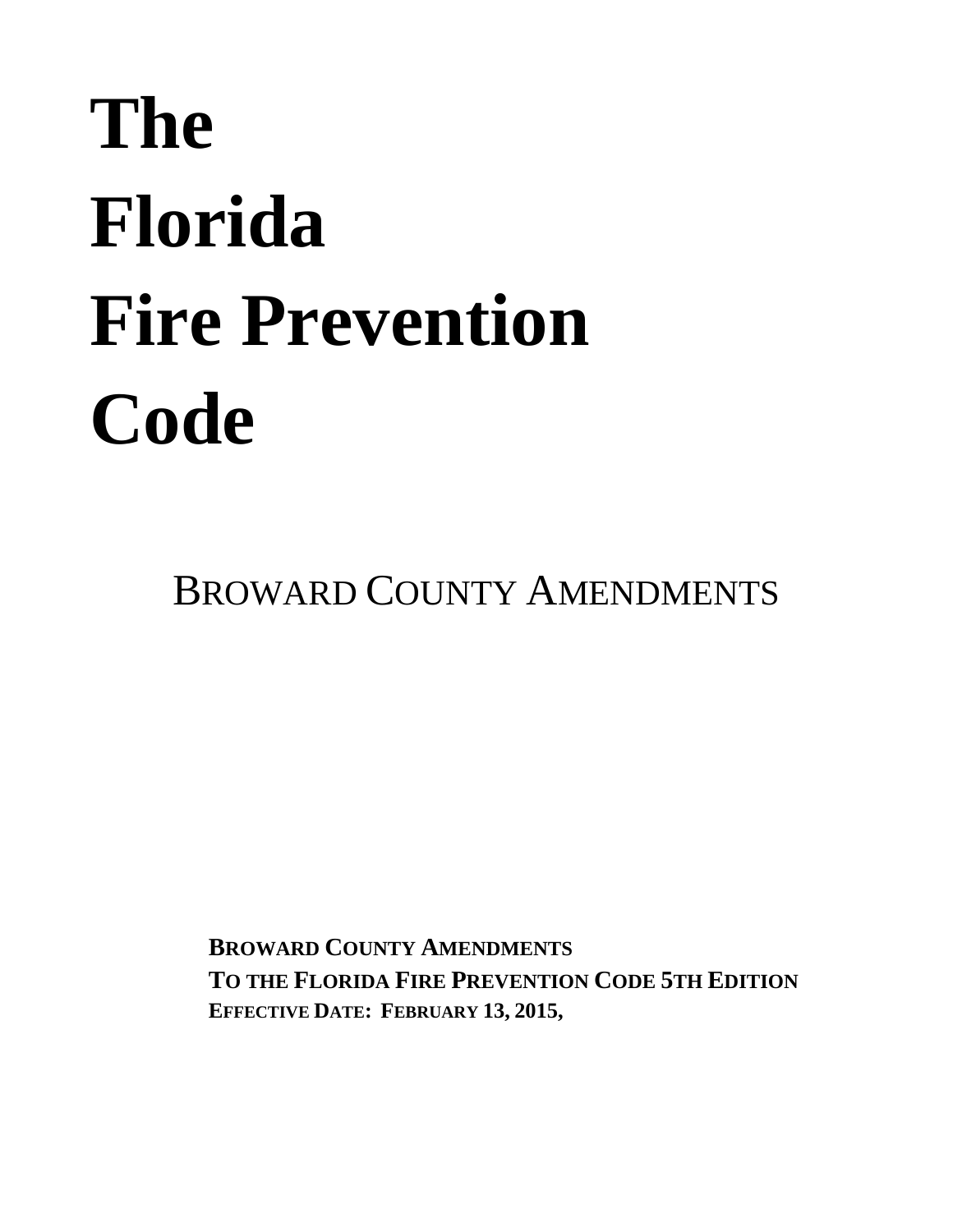# **BROWARD COUNTY BOARD OF RULES AND APPEALS**

# **2015**

# **MEMBERS**

**Ron Burr, Swimming Pool Contractor, Chairman Jeffrey Lucas, Deputy Fire Chief, Vice Chairman**

#### **Voting Board Members**

Gregg D'Attile, Mechanical Contractor Gary Elzweig, PE, Structural Engineer John Famularo, Roofing Contractor Shalanda Giles Nelson, General Contractor Allan A. Kozich, PE, Electrical Engineer John Sims, Master Electrician Kenneth B. Wynn, Representative of the Disabled Community Richard Smith, Master Plumber Abbas H. Zackria, AIA, Architect TBA, Consumer Advocate TBA, Mechanical Engineer

# **Non-Voting Alternates**

Steve M. Feller, PE, Mechanical Engineer Alberto Fernandez, General Contractor Daniel Lavrich, PE, Structural Engineer Jeff Moral, Assistant Fire Chief, CFO, Fire Service Professional David Rice, PE, Electrical Engineer TBA, Master Plumber David Tringo, Master Electrician William Flett, Roofing Contractor

# **STAFF**

# **James DiPietro – Administrative Director Charles M. Kramer, Esq. – Attorney**

Rolando Soto – Chief Code Compliance Officer (Mechanical) Kenneth Castronovo – Chief Code Compliance Officer (Electrical) D. Cris Fardelmann – Chief Code Compliance Officer (Structural) William G. Dumbaugh – Chief Code Compliance Officer (Structural) Otto Viñas – Chief Code Compliance Officer (Plumbing) Bryan C. Parks – Chief Code Compliance Officer (Fire)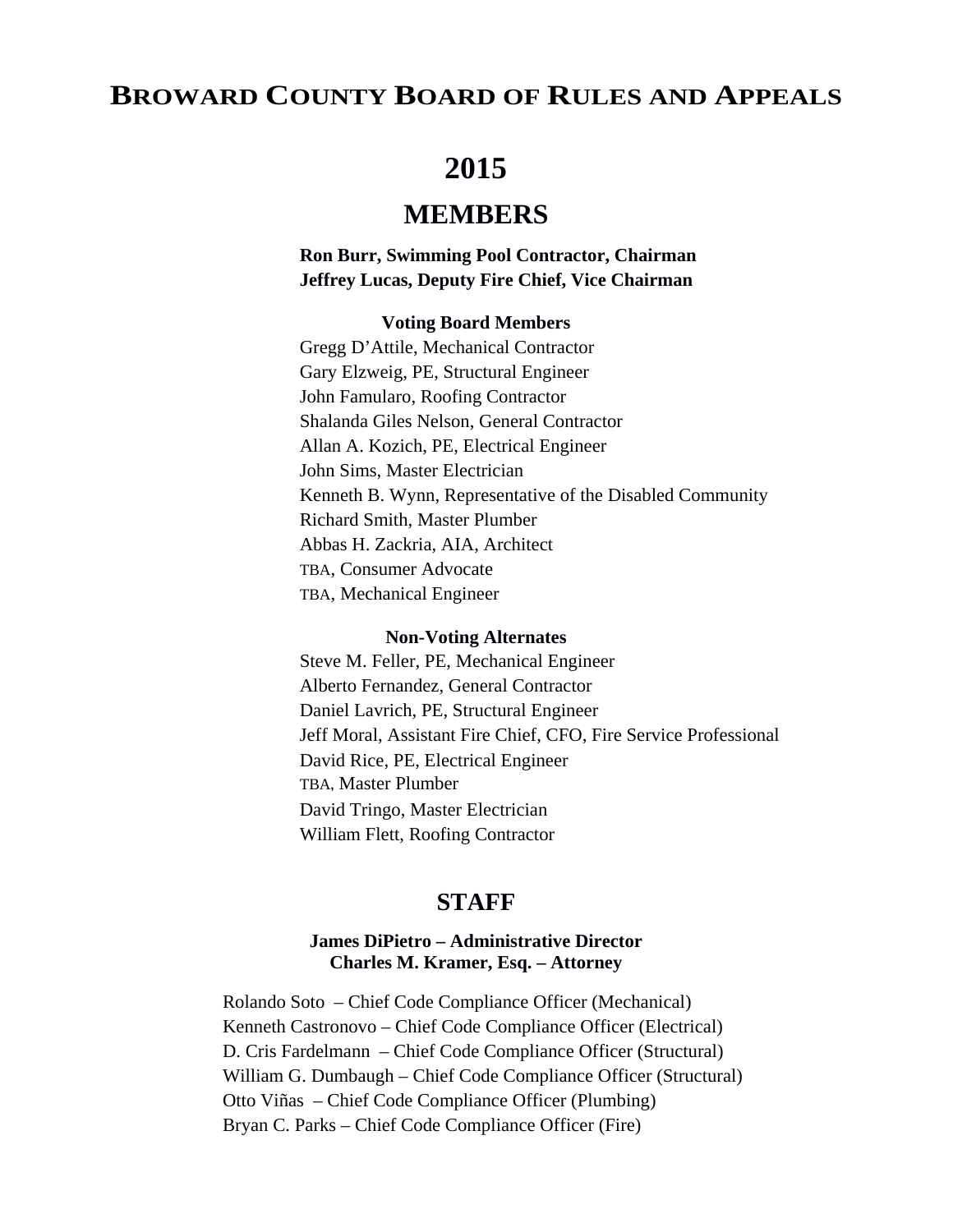# *Broward County Local Amendments to the Florida Fire Prevention Code*

#### **SECTION F-101 GENERAL**

**F-101.1**— **Title.** These regulations shall be known as the Broward County Local Fire Code Amendments to the Florida Fire Prevention Code.

**F- 101.2 - Scope.** The provisions of this Chapter shall govern the administration and enforcement the FFPC and the Fire Protection Provisions of this Code and shall apply countywide in both incorporated and unincorporated areas of Broward County, Florida. The provisions of this code shall apply to new and existing buildings or structures, equipment, installations, construction, alteration, movement, enlargement, replacement, repair, use and occupancy, location, maintenance, removal and demolition of every building or structure or any appurtenances connected or attached to such buildings.

**F-101.2.1 Appendices or Annexes:** Provisions in the appendices or Annexes shall not apply unless specifically adopted by Florida Statute 633.

#### **F-101.2.2 Definitions:**

- A. AHJ means Authority Having Jurisdiction shall be a federal, state, local (Building or Fire Service Provider/Fire Department , or individual such as a Building Official, assistant Building Official; Chief Electrical/Mechanical/Plumbing/Structural Inspector; Fire Chief; Fire Marshal/Fire Code Official; or Broward County Board of Rules and Appeals.
- **B. BCFCC** means Broward County Fire Code Committee
- **C. BORA** means the Broward County Board of Rules and Appeals
- **D. Engineer** means licensed professional engineer, licensed in the State of Florida
- **E. FBC** means the Florida Building Code

**F. FFPC** means the Florida Fire Prevention Code including the Broward County Local Fire Amendments to the Florida Fire Prevention Code

#### **G. State** means State of Florida

**H**. **Fire Code Manager/Administrator** means a person certified by the State Fire Marshal Office as meeting the provisions found in NFPA 1037 and means Fire Marshal / Fire Code Official.

#### **I. Fire Service Provider** means Fire Department

**J**. **Door / Door Assembly;** when used for fire service provider access as referred to in this code or the FFPC, except in chapters where other configurations are specifically permitted, shall mean a side hinged, swinging type egress exterior door / door assembly that can be opened from the outside and that provides access to the interior of the dwelling unit or building.

**F-101.3 - Intent**. The purpose of the FFPC is to establish the minimum requirements to safeguard the public health, safety and general welfare through structural strength, means of egress, facilities, stability, sanitation, adequate light and ventilation, energy conservation, and safety to life and property from fire and other hazards attributed to the built environment including alteration, repair, removal, demolition, use and occupancy of buildings, structures or premises, and by regulating the installation and maintenance of all electrical, gas, mechanical and plumbing systems, which may be referred to as service systems and to provide safety to fire fighters and emergency responders during emergency operations.

**F-101.4 - Violations and Penalties.** Any person, firm or corporation, who shall violate a provision of the FFPC or a Fire Protection Provision of this Code or fail to comply therewith, or with any of the requirements thereof, shall be guilty of a misdemeanor. Each such person shall be deemed guilty of a separate offense for each and every day or portion thereof during which any violation of any of the provisions of the FFPC or any Fire Protection Provisions of this Code is committed or continued, and upon conviction of any such violation, such person shall be punishable by a fine of not less than fifty (\$50) nor more than five hundred (\$500) dollars, or by imprisonment not exceeding sixty days, or by both such fine and imprisonment.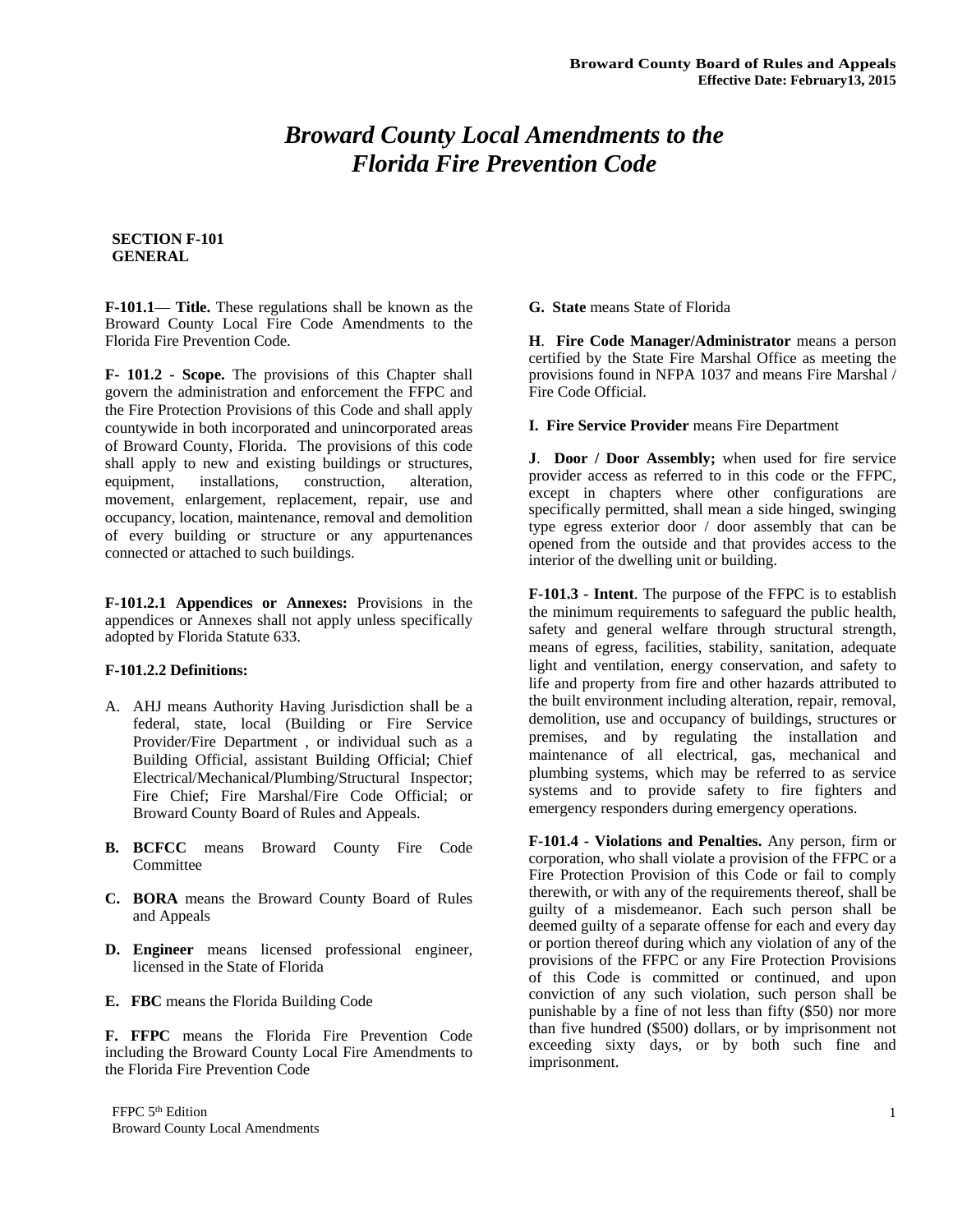**F-101.5--- Quality control.** Quality control of materials and workmanship is not within the purview of the FFPC or this Code except as it relates to the purposes stated herein.

**F-101.6--- Referenced Codes.** The other codes listed in and referenced elsewhere in the FFPC, all Fire Codes, and the Fire Protection Provisions of this Code shall be considered part of the requirements of the FFPC to the prescribed extent of each such reference.

**F-101.6.1 Fire prevention.** For provisions related to fire prevention, refer to the FFPC as referenced in Florida Statute 633, Broward County Local FFPCs as adopted and the Fire Protection Provisions of this Code as referenced above. The FFPC shall apply to matters affecting or relating to structures, processes and premises from the hazard of fire and explosion arising from the storage, handling or use of structures, materials or devices; from conditions hazardous to life, property or public welfare in the occupancy of structures, or premises; and from the construction, extension, repair, alteration or removal of fire suppression and alarm systems or fire hazards in the structure or on the premises from occupancy or operation.

**F-101.7** — **Units of measure.** The inch/pound system of measurement is applicable to the FFPC, all Fire Codes, and the Fire Protection Provisions of this Code. Metric units indicated in parenthesis following inch-pound units are approximate equivalents and are provided for informational purposes only.

**F-101.8 Federal and state authority.** The FFPC, all Fire Codes, and the Fire Protection Provisions of this Code shall not be held to deprive any Federal or State agency, or any applicable governing Fire Service Provider/Fire Department of any power which it had on the effective date of the adoption of the FFPC, Fire Protection Provisions of this Code, or of any remedy then existing for the enforcement of its orders.

#### **SECTION F-102 Applicability**

**F-102.1 General.** Where, in any specific case, different sections of this Code specify different materials, methods of construction or other requirements, the most restrictive shall govern. Where there is a conflict between a general requirement and a specific requirement, the specific requirement shall be applicable.

**F-102.1.1** FFPC and the Fire Protection Provisions of this Code, does not apply to, and no code enforcement action shall be brought with respect to, zoning requirements, land<br>use requirements and owner specifications or use requirements and owner specifications or programmatic requirements which do not pertain to and govern the design, construction, erection, alteration, modification, repair or demolition of public or private buildings, structures or facilities or to programmatic requirements that do not pertain to enforcement of, FFPC

and Fire Protection Provisions of this Code.

# **SECTION F-103**

#### **Fire Chief, Bureau of Fire Prevention, Fire Marshal, Fire Code Official, Fire Plans Examiner, and Fire Inspector**

**F- 103 — Bureau of Fire Prevention:** A Bureau of Fire Prevention shall be established within the Fire Service Provider/Fire Department, under the direction of the Fire Chief, which shall consist of such Fire Service Provider/Fire Department personnel as may be assigned thereto, by the Fire Chief, in accordance with the requirements prescribed herein. The function of this bureau shall be to assist the Fire Chief in the administration and enforcement of the FFPC, Fire Protection Provisions of this Code, and the Fire Protection Provisions of this Chapter. Personnel assigned to the bureau as the Fire Marshal / Fire Code Official, Fire Plans Examiner, and/or Fire Inspector shall be certified by BORA.

**F-103.1 — Appointmen**t o**f Fire Marshal/ Fire Code Official:** There shall be appointed by the Fire Chief certain fire prevention personnel to be qualified as set forth in this Chapter as part of the FFPC to be qualified as Fire Marshal / Fire Code Official. Personnel assigned to the bureau as Fire Marshal / Fire Code Official, Fire Plans Examiner, and / or Fire Inspector shall be State Certified Firefighters, State Certified Fire Inspectors, and certified by BORA. For state certification and recertification refer to Florida State Statute 633.

**F- 103.2 Powers and Duties of a Fire Marshal /Fire Code Official:** The Fire Chief shall duly authorize his/her representative of the Fire Service Provider/Fire Department to exercise the powers and perform the duties of the Chief. He/she shall also be known as Fire Marshal/Fire Code Official. The Fire Marshal/Fire Code Official shall be authorized and directed to enforce the Fire Protection Provisions of this Code and the FFPC, and the sole authority to render interpretations of the Fire Protection Provisions of this Code and the FFPC, and to adopt policies and procedures in order to clarify the application of its provisions, and shall have responsibility for the administration and enforcement of the FFPC and Fire Protection Provisions of this Code. Such interpretations, policies, and procedures shall be in compliance with the intent and purpose of the Fire Protection Provisions of this Code and the FFPC. Such policies and procedures shall not have the effect of waving requirements specifically provided for in the Fire Protection Provisions of this Code and FFPC. It shall be his/her duty and responsibility to enforce and coordinate the work of all subordinates such as Fire Plans Examiners and Fire Inspectors. Based on current technology that the Fire Marshal/Fire Code Official does not have to be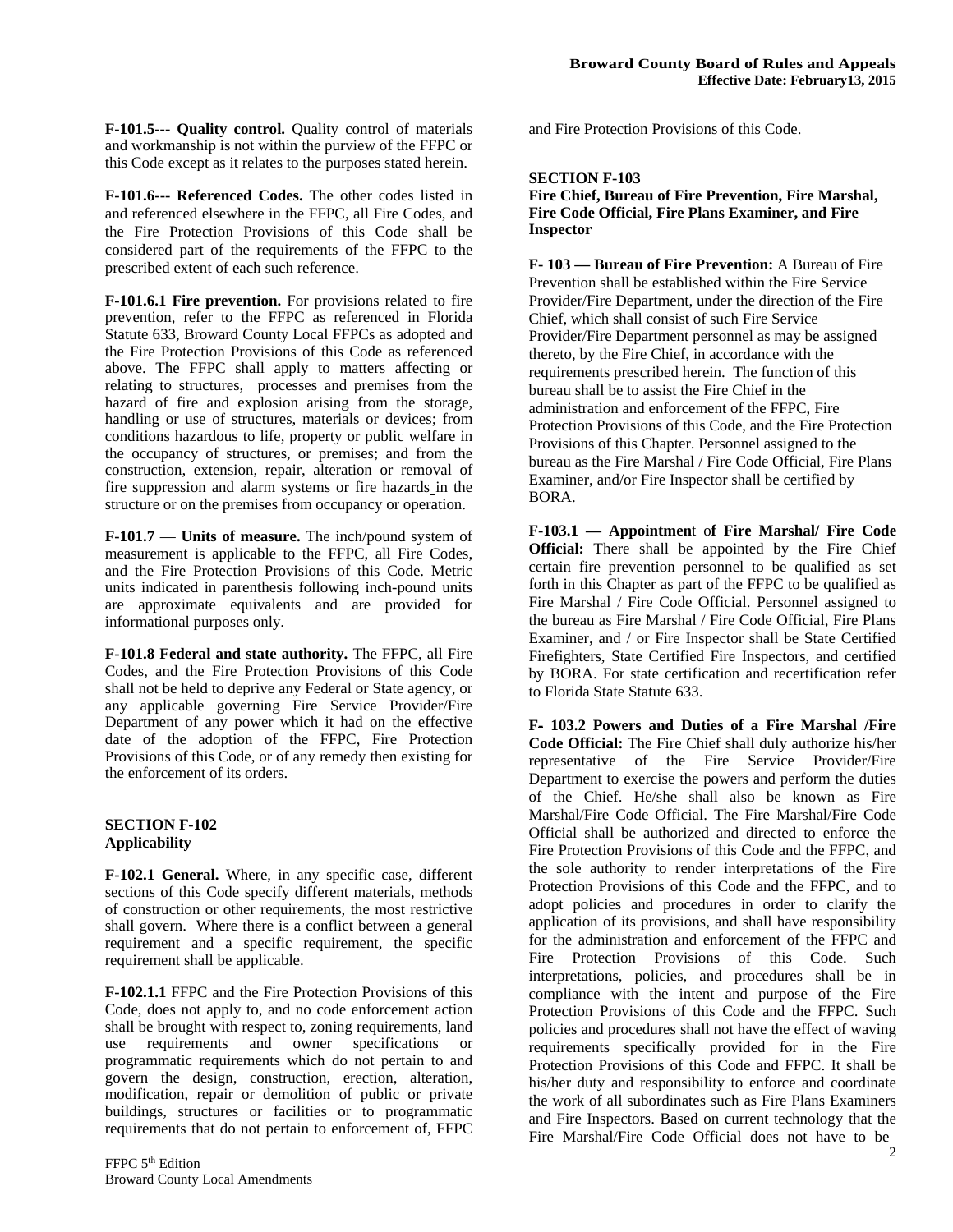personally present at the Fire Service Provider/Fire Department as long as he/she is available by telephone/computer etc. and can perform their duties. In the event that the Fire Marshal/Fire Code Official/Fire code Administrator is not available to perform his/her duties, the Fire Chief may appoint an interim Fire Marshal/Fire Code Official provided such person is qualified as set forth in Section F-103.3 of this Code and the FFPC. The Fire Chief or Fire Service Provider/Fire Department shall notify in writing BORA of the starting date and period of time that the Interim Fire Marshal/Fire Code Official will assume the Fire Marshal/Fire Code Official's duties. The name of the Interim Fire Marshal/Fire Code Official will be recorded by BORA but he/she will not be issued a certification card as a Fire Marshal/Fire Code Official. The Fire Marshal/Fire Code Official shall be subject to the powers vested by Florida State Statute 633 and BORA in this Code. If there is one Fire Plans Examiner or Fire Inspector hired by an inspection authority, that Plans Examiner or Inspector shall be a Fire Marshal/ Fire Code Official.

**F-103.2.1** Under the Fire Chief's direction, the Fire Service Provider/Fire Department shall enforce the Fire Protection Provisions of this Code and the FFPC and all Fire Codes pertinent to the prevention of fires, suppression or extinguishing of fires, storage, use and handling of explosive, flammable, combustible, toxic, corrosive and other hazardous gaseous, and solid and liquid materials. These inspections shall include, but are not limited to:

**F-103.2.1.1** The inspection of equipment and maintenance of automatic, manual and other fire alarm systems and fire extinguishing equipment;

**F-103.2.1.2** The maintenance and regulation of fire escapes;

**F-103.2.1.3** The maintenance of fire protection and the elimination of fire hazards on land and in buildings, structures and other property, including those under construction;

**F-103.2.1.4** The means and adequacy of each exit in the event of fire or similar emergency, from factories, schools, hotels, lodging houses, asylums, hospitals, churches, halls, theaters, amphitheaters and all other places in which people work, live or congregate from time to time for any purpose; and

**F-103.2.1.5** The investigation of the origin, cause, and circumstances of fires.

**F-103.2.3** No enforcing agency may issue any permit for construction, erection, alteration, repair, or demolition until the Building Official/Fire Code Official, in conjunction with the appropriate fire plans examiner, has reviewed the plans and/or specifications for such proposal and both officials have found the plans and/or specifications to be in compliance with the FFPC and the applicable fire safety standards as determined by the local authority in accordance with the FFPC and Chapter 633, Florida Statutes. In the event that agreement cannot be reached between the Building and Fire Officials, the dispute shall be referred to the BCFCC for review and recommendation to BORA.

**F-103.2.4** It shall be the duty of the Fire Chief of the Fire Service Provider/Fire Department to inspect or cause to be inspected by his/her duly authorized representatives of the Fire Prevention Bureau, as often as may be necessary, but not less than annually, during normal business hours, for the establishment in question, all buildings and premises, including common or public areas of condominium buildings, except the interior of private residential dwelling units, (unless invited therein by the owner or occupant thereof), as well as all public aisles, corridors, halls, rooms, storage areas, or other nonresidential areas of such buildings, for the purpose of ascertaining and causing to be corrected, any condition liable to cause fire or any violation of the provisions or intent of the FFPC, by providing written notice of the code sections violated, and to otherwise enforce any violation of the Fire Protection Provisions of this Code and the FFPC. Whenever the Fire Chief or his/her duly authorized representatives of the Fire Service Provider/Fire Department determines that a violation exists, the person responsible for maintaining the building or area where such violation exists, shall be given reasonable written notice of such violation, and if the violation continues, a presumption of a violation of the Fire Protection Provisions of this Code and the FFPC, shall be created against the person responsible for maintaining the building or area where such violation exists. Rejections shall include specific reference to the Code Section upon which rejection is based in writing.

**F-103.2.5 Right of Entry.** Upon presentation of proper credentials, the Fire Chief, Fire Marshal/Fire Code Official, or his/her duly authorized representative may enter, at any reasonable time, any building, structure or premises for the purpose of making any inspection or investigation, which under the Fire Protection Provisions of this Code and the FFPC with the exception to private residential dwelling units as defined in FFPC.

**F-103.2.6 Stop-Work Orders.** If the Fire Chief becomes aware of a hazardous condition, which presents immediate danger to life, he/she shall be authorized to order the hazard removed or remedied immediately, and shall be empowered to order the closing of the building or place where such danger to life violation exists, until such time as same has been corrected. Any failure of immediate compliance shall empower the Fire Chief, or his/her duly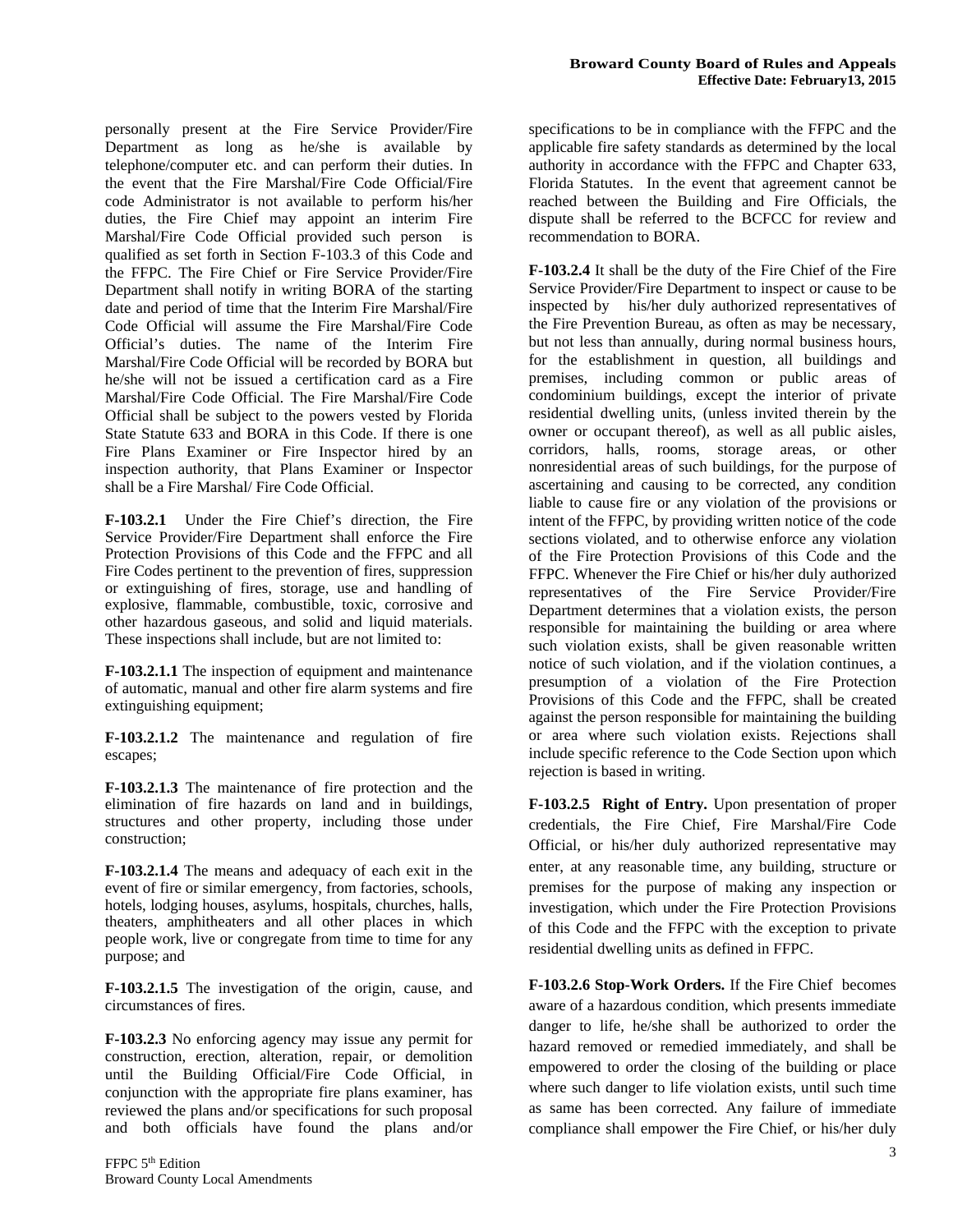authorized representative finding such hazardous condition creating immediate danger to life, to close such building or cause same to be closed and the people herein evacuated and barred from reentering until such time as such immediate danger to life has been corrected. The Fire Chief, or his/her duly authorized representative is given the authority to order any gas company, power company, or other utility company, to disconnect its service to any building or buildings containing gas or power installations, where such installations, in the opinion of the Fire Chief, or his/her duly authorized representative creates an immediate danger to life, and to otherwise close or evacuate such building and to bar reentry thereto, until such installation is repaired or replaced and such hazard to life ceases to exist. Rejections shall include specific reference to the Code Section upon which rejection is based in writing. *(Broward County Amendments to the Florida Building Code* Chapter 1, Section 115)

**F-103.2.7** The Fire Chief or his/her duly authorized representative upon the complaint of any person or whenever he/she shall deem it necessary, shall inspect any buildings and premises within their jurisdiction.

**F-103.2.8** Approval of the Fire Service Provider/Fire Department accessibility and all tests of fire alarm detection and suppression systems, smoke evacuation systems and life safety systems shall be conducted prior to final structural inspection and issuance of Certificate of Occupancy.

**F-103.2.9 Orders To Eliminate Dangerous Or Hazardous Conditions:** Whenever the Fire Chief or his/her duly authorized representative shall find in any building or upon any premises, dangerous or hazardous conditions or materials, including, but not limited to violations of the requirements encompassed in Chapter 633, Florida Statutes, or the following Paragraphs, he/she shall order such violations and dangerous conditions or materials removed or remedied.

**F-103.2.9.1** Dangerous or unlawful amounts of combustible or explosive or otherwise hazardous materials.

**F-103.2.9.2** Hazardous conditions arising from defective or improperly installed equipment for handling or using combustible or explosive or otherwise hazardous materials.

**F-103.2.9.3** Dangerous accumulation of rubbish, wastepaper, boxes, shavings, or other flammable materials.

**F-103.2.9.4** Accumulations of dust or waste material in air conditioning or ventilation systems or of grease in kitchen or other exhaust ducts.

**F‐103.2.9.5 Cooking Exhaust Systems:** Cleaning of Cooking Exhaust Systems shall be in compliance with NFPA 96 and the following.

**F‐103.2.9.5.1** Cooking ventilation systems shall be inspected for grease buildup by a person meeting the training requirements as set forth by International Kitchen Exhaust Cleaning Association (IKECA) or other nationally recognized exhaust system cleaning association acceptable to the AHJ in accordance with NFPA 96, Section 11.6.1.

**F‐103.2.9.5.2** Certification of training shall be submitted to the Local AHJ prior to cleaning operations taking place.

**F‐103.2.9.5.3** The completed inspection or cleaning report as found in NFPA 96, 11.6.14 shall be provided to the owner and a copy along with photos taken prior to cleaning and after cleaning shall be submitted to the local AHJ.

**F-103.2.9**.**6** Obstructions to, on, or under fire escapes, stairs, passageways, or doors, liable to interfere with the operations of the Fire Service Provider/Fire Department or egress of occupants; locked exits shall constitute an unsafe condition.

*Exception: unless permitted by the Fire Protection Provisions of this Code and the FFPC.* 

**F-103.2.9.7** Obstruction to windows. Where windows are required to provide the second means of escape from a room or area, the following are prohibited.

**F-103.2.9.7.1** Bars that cannot be opened from the inside.

**F-103.2.9.7.2** Other obstructions such as security grill.

*Exception: Only one (1) window is required to meet the above where two (2) windows are in the same room or*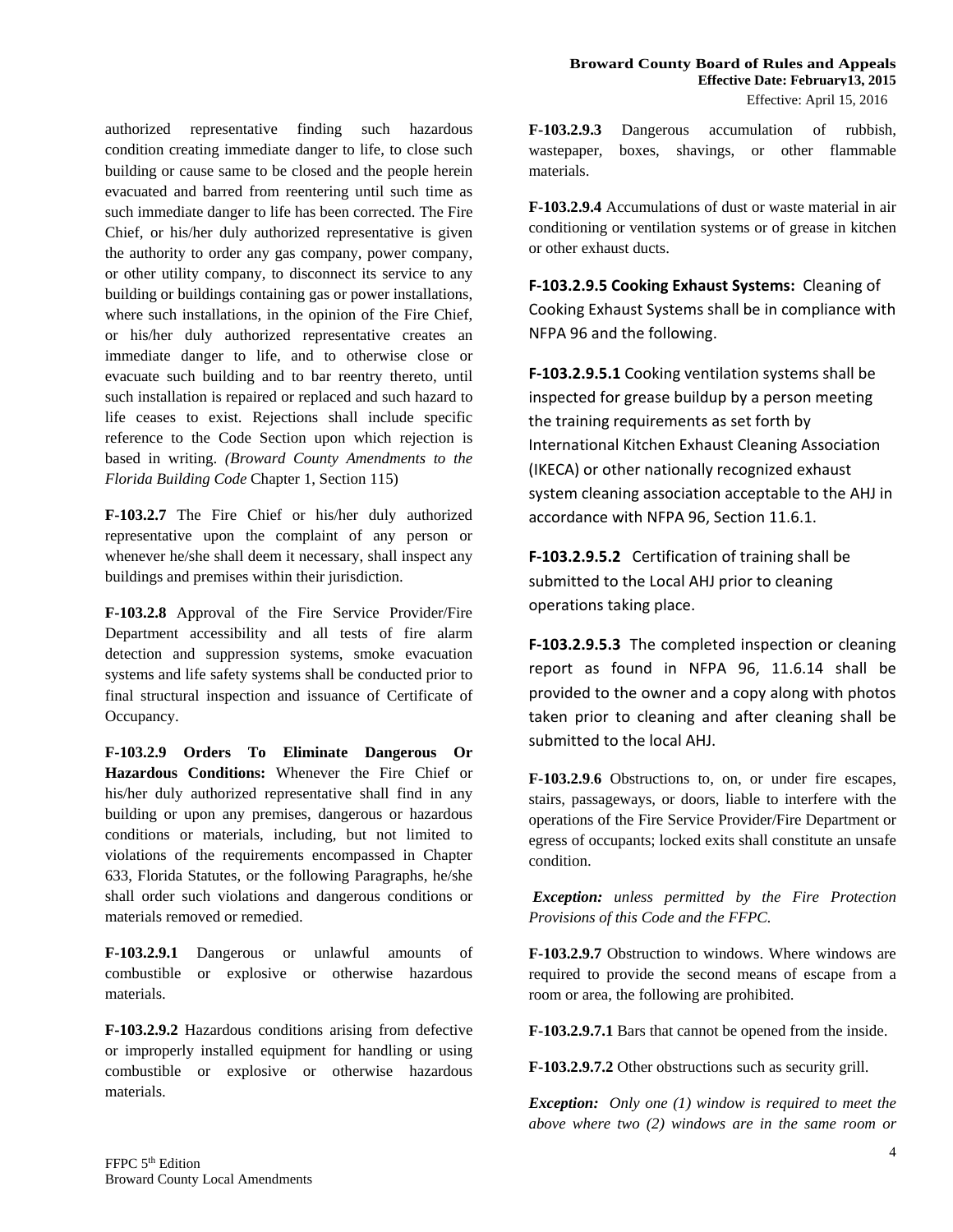#### **Broward County Board of Rules and Appeals Effective Date: February13, 2015**

Effective: April 15, 2016

*area.* 

**F-103.2.10** Any building or other structure which, for want of repairs, lack of adequate exit facilities, automatic or other fire alarm apparatus or fire extinguishing equipment, or by reason of age or dilapidated condition, or from any other cause, create a hazardous condition.

**F-103.2.11** Any building or structure vacated or unoccupied shall be properly secured to prevent entry by unauthorized persons.

**F-103.2.12** The improper storage, transporting or handling of all classes of flammable or combustible liquids or otherwise hazardous substances any place within the enforcing jurisdiction.

**F-103.3 Certification of Fire Marshal/Fire Code Official.** The Fire Marshal/Fire Code Official shall be certified by BORA as a Fire Code Official, *be a certified Firefighter as defined by the Florida Firefighters* Standards Council, be a State certified Fire Inspector ,and shall meet one or more of the following qualifications:

**F-103.3.1** An Engineer and/or a Degree in Fire Science and/or a Degree in Fire Prevention and shall have been certified as County Fire Inspector for three (3) years.

**F-103.3.2** A County Certified Fire Plans Examiner with at least five (5) years of experience within the jurisdiction of FFPC.

**F-103.3.3** Ten (10) years' experience as a Fire Inspector, with at least five (5) years of experience which shall have been within the jurisdiction of FFPC and shall be a Broward County and State of Florida Certified Fire Inspector.

**F-103.3.4** Have been fulfilling the duties of a Fire Marshal/Fire Code Official with five years continuous service as such.

**F-103.3.5** Possesses a certification issued by the State Fire Marshal as a Fire Code Manager/Administrator in accordance with NFPA 1037 with a total of six (6) years' experience as an fire plans examiner and inspector in Florida.

**F-103.4 Fire Plans Examiner.** As set forth herein:

**F-103.4.1 Appointment of a Fire Plans Examiner.** There shall be appointed by the Fire Chief of each Fire Service Provider/Fire Department certain fire prevention personnel to be qualified as set forth in this Chapter as part of the FFPC to serve as a Fire Plans Examiner. To be eligible for appointment as a Fire Plans Examiner, such person shall be certified by BORA.

#### **F-103.4.2 Powers and Duties of the Fire Plans Examiner.**

Such employee shall have the duties and powers as delegated by the Fire Chief except that the Fire Chief may not delegate authority to subordinates to interpret provisions of the Fire Protection Provisions of this Code, FFPC, and all Fire Codes which authority is assigned to the Fire Marshal/Fire Code Official. A Fire Plans Examiner, if properly qualified, may be certified and assigned duties in more than one category. Prior to the issuance of any permit for construction, erection, alterations, repair, or demolition, the Fire Plans Examiner shall review all plans and/or specifications in conjunction with the Building Department. One and two family detached residential dwelling units shall not be subject to plan review by the Fire Plans Examiner as described in this section or inspection by the Fire Plans Examiner as described in F.S. 633. When approvals by other agencies having authority may logically be required to be affixed to the plans and/or specifications before approval by the Fire Plans Examiner, such approval shall be affixed to the plans and/or specifications before examination by the Fire Plans Examiner. If the application or plans and/or specifications do not conform to the requirements of all pertinent laws or regulations, the Fire Plans Examiner shall reject such application in writing, stating the reasons therefore and citing the relevant code section(s) of the FFPC. Plans and/or specifications that are rejected, as stated herein above, shall be returned for correction. Pen notations on mechanically reproduced plans and/or specifications may be accepted for only minor corrections. If the applications, plans and/or specifications, upon examination, are found to comply with the requirements of the Fire Protection Provisions of this Code, the FFPC, and all Fire Codes, the plans and/or specifications shall be signed and marked approved. Fire Service Provider/Fire Department acceptance of fire and life safety features in buildings after performance objectives are met is required, prior to certificate of occupancy being issued.

**F-103.4.3 Certification of a Fire Plans Examiner.** The Fire Plans Examiner shall be certified by BORA as a Fire Plans Examiner, shall be a certified Firefighter as defined by the Florida Firefighters Standards Council, be a State certified Fire Inspector ,and shall meet one or more of the following qualifications:

**F-103.4.3.1** An Engineer and/or a Degree in Fire Science, and/or a Degree in Fire Prevention and having practiced for a minimum of three (3) years.

**F-103.4.3.2** Five (5) years of experience as a Fire Inspector and shall be a Broward County and State of Florida Certified Fire Inspector.

**F-103.4.3.3** Ten (10) years of experience as a firefighter, four 4 years state certified fire inspectors of which shall have been in the jurisdiction of the Fire Protection Provisions of this Code and the FFPC and shall be a Broward County and State of Florida Certified Fire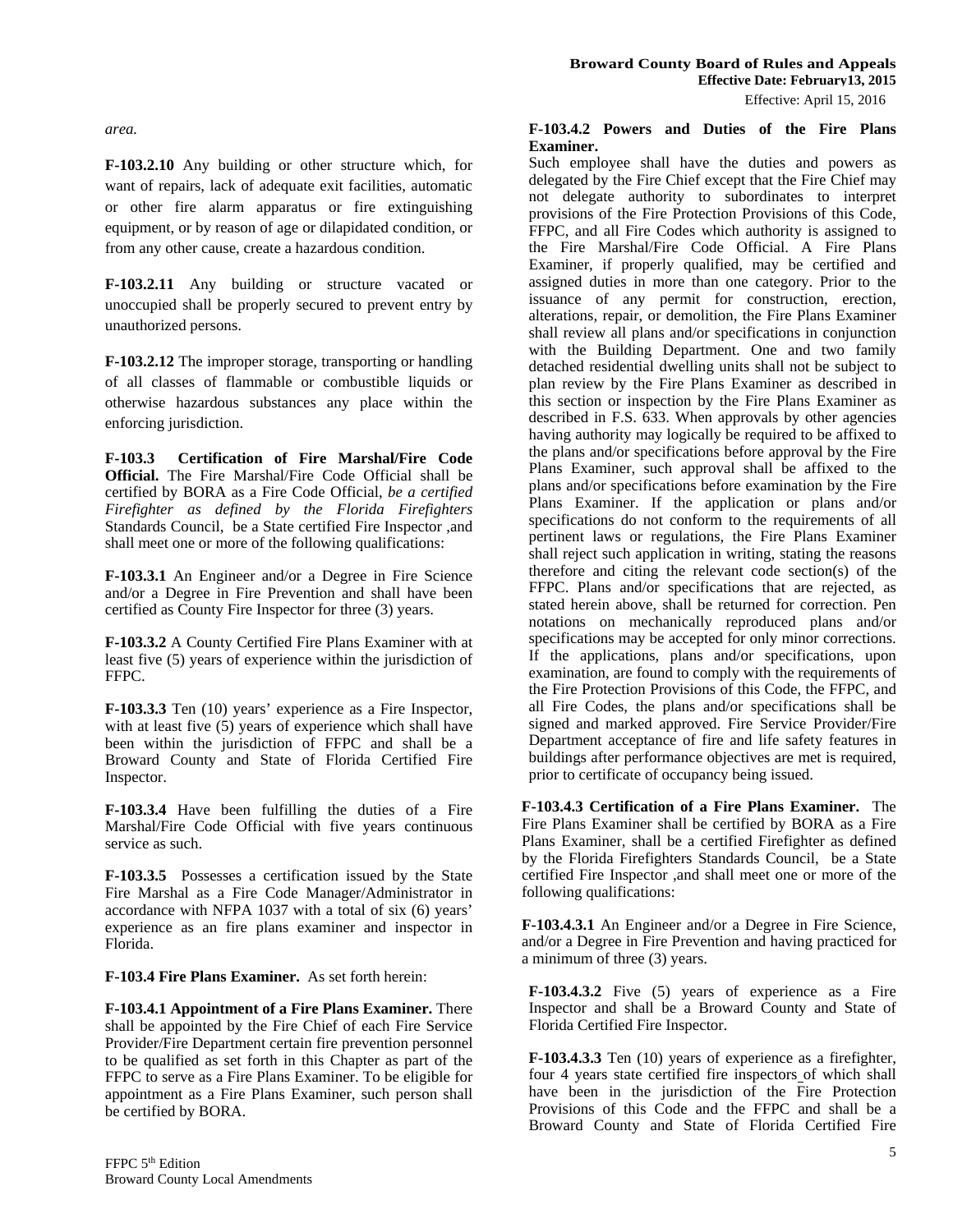Inspector.

**F-103.4.3.4** Have been fulfilling the duties of a Fire Plans Examiner with five (5) years continuous service as such.

**F-103.5 Fire Inspector.** As set forth herein:

**F-103.5.1 Appointment of a Fire Inspector.** There shall be appointed by the Fire Chief of each Fire Service Provider/Fire Department certain fire prevention personnel to be qualified as set forth in this Chapter as part of the FFPC to serve as a Fire Inspector. To be eligible for appointment as a Fire Inspector, such person shall be certified by BORA.

**F-103.5.2 Powers and Duties of the Fire Inspector.**  Such employee shall have the duties and powers as delegated by the Fire Chief except that the Fire Chief may not delegate authority to subordinates to interpret the Fire Protection provisions of this Code, the FFPC, and all Fire Codes which authority is assigned to the Fire Marshall/Fire Code Official. A Fire Inspector, if properly qualified, may be certified and assigned duties in more than one category. Under the Fire Chief's direction, the Fire Inspector shall enforce all local ordinances of the jurisdiction pertinent to the prevention of fires, suppression or extinguishing of fires, storage, use and handling of explosive, flammable, combustible, toxic, corrosive and other hazardous gaseous, solid and liquid materials. The inspection of equipment and maintenance of automatic, manual, other fire alarm systems, fire extinguishing equipment, and the maintenance and regulation of fire escapes. The maintenance of fire protection and the elimination of fire hazards on land and in buildings, structures and other property, including those under construction. The means and adequacy of each exit in the event of fire or similar emergency, from factories, schools, hotels, lodging houses, asylums, hospitals, churches, halls, theaters, amphitheaters and all other places in which people work, live or congregate from time to time for any purpose. The investigation of the origin, cause, and circumstances of fire(s). If defects, omissions or violations exist on any other part of the system relating to work for which approval is requested, the issuance of the Approval shall be withheld until corrections have been made to the defective portion of the system, and the same are made to comply with this Fire Code. The Fire Inspector shall serve notice to the Fire Contractor/representative or owner/representative in writing, stating the reasons therefore and citing the relevant code section(s).

**F-103.5.3 Certification of a Fire Inspector.** Application for certification shall be on a form containing such pertinent information as is considered relevant to BORA. To be eligible for appointment as Fire Inspector, such person shall be certified by BORA and shall meet the following qualifications:

**F-103.5.3.1** Be a certified Firefighter as defined by the Florida Firefighters Standards Council and shall be a state certified Fire Inspector.

**Exception:** At Fire Chief's discretion, a person may be given up to eighteen (18) months to become a Florida Certified Firefighter, from the date of hire.

**F-103.5.3.2** Pass a written competency examination approved by BORA, to be given in May and November (only one (1) required) of each year, or the test may be given when requested by at least three (3) applicants.

#### **F-103.5.3.3 Retention;**

Individuals currently certified under this code may, at their separation date from a local fire department as an inspector place their certification in a non-active status for one FFPC code cycle or a period of three (3) years whichever is longer, by notifying the Board of Rules and Appeals in writing of their selection. During this period the individual shall maintain continuing educational credits in Fire Prevention in the amount of 60 hours as required for renewal. At the conclusion of the code cycle or three (3) year period, as stated above the individual previously holding a certification in a non-active statues will become null and void unless the previsions for recertification are met at the conclusion of the code cycle or three (3) year period.

**F-103.6 Certification.** All Fire Service Provider/Fire Department Inspection Personnel shall be certified by BORA.

**F-103.6.1 Certification Fee:** If applicable, each application shall be accompanied by a check in the amount appropriate for each discipline according to the BORA Fee Schedule for Certification, payable to "Broward County Commissioners."

**F-103.6.2** Broward County Certification is valid for a period of four years and shall expire on the same date as their State of Florida Fire Inspector Certification.

**F-103.6.3** The certification of Fire Service Provider/Fire Department Inspection Personnel may be revoked, for cause, by BORA. BORA may deny, refuse to renew, suspend, or revoke the BORA certificate of a Fire Marshal/Fire Code Official, Fire Plans Examiner, or Fire Inspector if it finds that any of the following grounds exist:

**A)** Any cause for which issuance of a certificate could have been refused had it then existed and been known to BORA.

**B)** Violation of Florida Statutes 633 or any local fire code amendments.

**C)** Falsification of records relating to the certificate.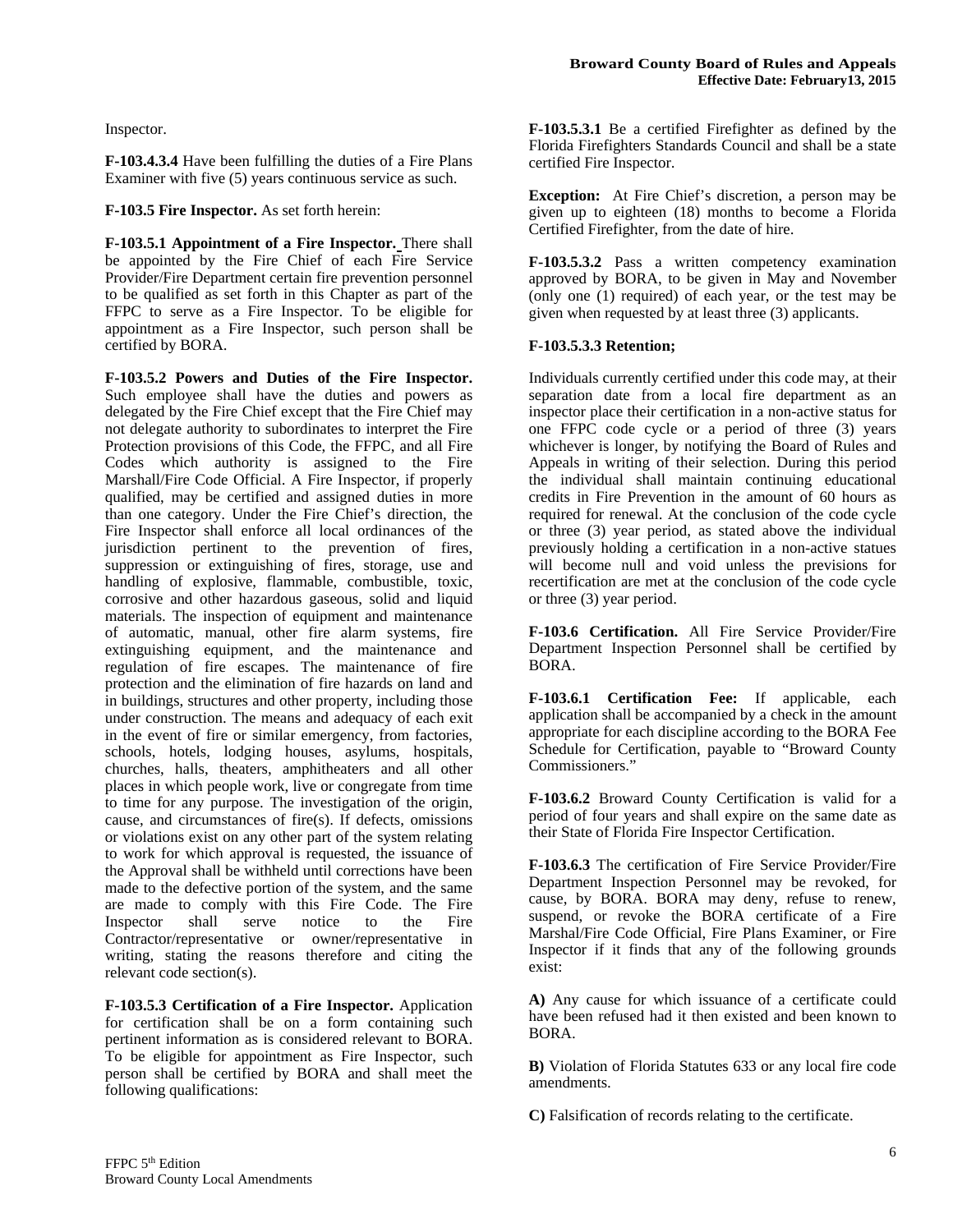**D)** Having been found guilty of or having pleaded guilty or nolo contendere to a felony, whether or not a judgment of conviction has been entered.

**E)** Failure to meet any of the renewal requirements.

**F)** Having been convicted of a crime in any jurisdiction which directly relates to the practice of the fire code inspection, plan review, or administration.

**G)** Making or filing a report or record that the certificate holder knows to be false, or knowingly inducing another to file a false report or record, or knowingly failing to file a report or record required by the state or local law, or knowingly impeding or obstructing such filings, or knowingly inducing another person to impede or obstruct such filing.

**H)** Failure to properly enforce applicable fire codes or permit requirements within this state which the certificate holder knows are applicable by committing willful misconduct, gross negligence, gross misconduct, repeated negligence, or negligence resulting in a significant danger to life or property.

**I)** Accepting labor, service, or materials at no charge or at a noncompetitive rate from any person who performs work that is under the enforcement authority of the certificate holder and who is not an immediate family member of the certificate holder. For the purpose of this paragraph, the term "immediate family member" means a spouse, child, parent, sibling, grandparent, aunt, uncle, or first cousin of the person or the person's spouse or any person who resides in the primary residence of the certificate holder. BORA upon verification of the above grounds, shall immediately notify the Fire Marshal, Fire Code Official, Fire Plans Examiner, and/ or Fire Inspector involved, who, upon notification from BORA, shall appear before the Board to explain why his/her certification should not be revoked.

**F-103.6.4** Personnel assigned to the bureau as Fire Inspectors shall be State of Florida Certified Firefighters *(see 18 month exception*), State of Florida Certified Fire Inspectors. For certification refer to Florida State Statute 633. Individuals being considered for appointment will be required to complete an affidavit of compliance with 71- 575 (see Board policy 14-02)

**F-103.7 Recertification.** All Fire Service Provider/Fire Department Inspection Personnel shall be recertified by BORA.

**F-103.7.1** To be recertified all Fire Marshal/Fire Code Officials, Fire Plans Examiners, Fire Inspectors or a combination thereof who are presently certified by BORA, shall meet the following criteria:

**F-103.7.1.1** Be presently employed by a governmental fire entity within Broward County.

**F-103.7.1.2** Recertification shall have the same anniversary date as provided in Florida Statutes, Chapter 633, with the completion of sixty (60) contact hours in continuing education every four (4) consecutive years on Fire Protection and Fire Safety, which are approved by BORA.

**F-103.7.1.3** Personnel assigned to the bureau as Fire Inspectors shall be State of Florida Certified Firefighters, and State of Florida Certified Fire Inspectors. For certification or recertification refer to Florida State Statute 633.

**F-103.7.2** If certification is not renewed and allowed to lapse, application for recertification shall be accompanied with proof that (15) contact hours per year, in the preceding 4 years in continuing education has been met. Attendance at the BORA meetings and/or the BORA committee meetings shall be counted as one (1) hour for a maximum of fifteen (15) county required contact hours within a four (4) year renewal period.

If the certification is not renewed within 8 years the individual must retake the state fire safety inspectors training and take the local fire exam, and shall be on a form containing such pertinent information as is considered relevant to BORA. Individuals being considered for recertification will be required to complete an affidavit of compliance with 71-575 (see Board policy 14-02)

**F-103.7.3 Recertification Fee:** If applicable, each application shall be accompanied by a check in the amount appropriate for each discipline according to the BORA Fee Schedule for Recertification, payable to "Broward County Commissioners."

# **SECTION F-104 Broward County Board of Rules and Appeals**

#### **F-104 Broward County Board of Rules and Appeals.**

**F-104.1** The Broward County Board of Rules and Appeals shall maintain a staff position to coordinate the enforcement of the Fire Protection Provisions of this Code, the FFPC, and all Fire Codes thereto. This person shall be known as the Chief Fire Prevention Code Compliance Officer and shall be certified as Fire Marshal/Fire Code Official.

**F104.2 The Fire Code Compliance Officer** shall have the authority to make inspections in the discipline and shall be responsible to see that the Fire Protection Provisions of this Code, the FFPC, and all Fire Codes are being uniformly enforced by all AHJs (building and Fire Service Provider/Fire Department in Broward County.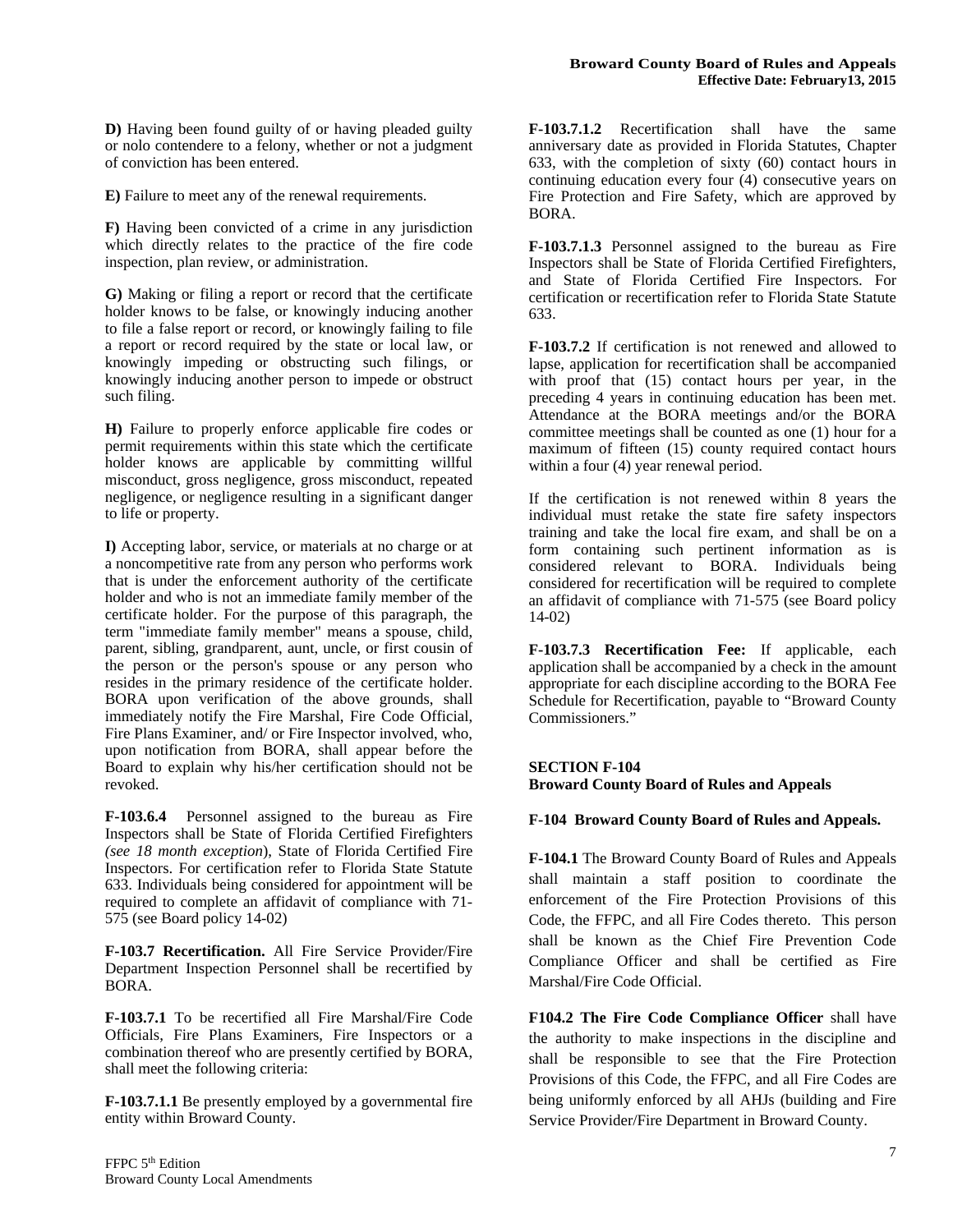#### **SECTION F-105 Broward County Fire Code Committee**

#### **F-105 Broward County Fire Code Committee:**

**F-105.1** In order to determine the suitability of alternate materials and type of construction, to provide for reasonable interpretations of the Fire Protection Provisions of this Code, the FFPC, and all Fire Codes, and to assist in the control of the life/safety in buildings and structures, there is hereby created a Broward County Fire Code Committee, to make recommendations to BORA.

**F-105.2** Membership: The BCFCC shall consist of:

- 1. One Mechanical Engineer, Florida P.E.
- 2. One Architect, Florida Registered
- 3. One Fire Sprinkler Contractor
- 4. One Representative of Persons with disabilities
- 5. One Master Electrician
- 6. Four Fire Service (Florida Certified Fire Inspectors)
- 7. One Fire Service Member of the Board of Rules and Appeals
- 8. One Contractor, Certified to Install Fire Alarms
- 9. One General Contractor
- 10. One Florida P.E., Electrical Discipline
- 11. One Mechanical Contractor
- 12. One Consumer Advocate
- 13 One Florida P.E., Structural Discipline,
- 14 One Chief Plumbing Inspector

**F-105.3** Membership, such as membership of the BCFCC, will be for one year (with members being able to succeed themselves through reappointment by BORA Chairperson). The Chairperson of BORA will select all members, including the Chairperson of the BCFCC. The Chairperson of the BCFCC shall be a Fire Service member of BORA.

**F-105.4 Appeals from the Decisions of the Fire Chief and/or Building Official:** 

**F-105.4.1** The BCFCC shall review all appeals from the decisions of the Fire Chief and/or Building Official wherein such decision is on matters regulated by the Fire Protection Provisions of this Code, the FFPC, and all Fire Codes. Appeals can be submitted by any person who has reason to believe they have been subjected to unreasonable enforcement of the Fire Protection Provisions of this Code, the FFPC, and all Fire Codes.

**F-105.4.2** Procedures for Appeals: The BCFCC shall review the appeal prior to hearing by BORA and shall make recommendations to BORA for resolution of the appeal. BORA shall then hear the appeal and make a final ruling.

F-105.4.3 Decisions by the BOARD related to an appeal of the FFPC can be challenged by submitting a request for a Declaratory Statement to the State Fire Marshal's Office.

#### **F-105.5 Procedures in County Court /Code Enforcement Board:**

When charges are filed based upon a violation under this code, such charges, prepared under the direction of the city, state, or county attorney and shall be heard by a county judge or Code Enforcement Board, within the time prescribed under county court procedures or Code Enforcement Board. Such conditions shall constitute an immediate danger to life.

#### **SECTION F-106**

#### **Authority Fire Chief, Fire Marshal/Fire Code Official, or his/her duly authorized representative**

#### **F-106 Authority:**

**F-106.1** The Fire Chief, Fire Marshal/Fire Code Official, or his/her duly authorized representative shall investigate the origin, cause, and circumstances of every fire occurring within their AHJ. Such investigation shall begin immediately upon the occurrence of a fire, and the Fire Chief, Fire Marshal/Fire Code Official, or his/her duly authorized representative shall be immediately notified of the facts. The Fire Chief, Fire Marshal/Fire Code Official, or his/her duly authorized representative shall take charge immediately of the physical evidence and shall notify the proper authorities designated by law to pursue the investigation of such matters. The Fire Chief, Fire Marshal/Fire Code Official, or his/her duly authorized representative shall further cooperate with the authorities in the collection of evidence and in the prosecution of the case.

**F-106.2 Notices and Orders. T**he Fire Chief, Fire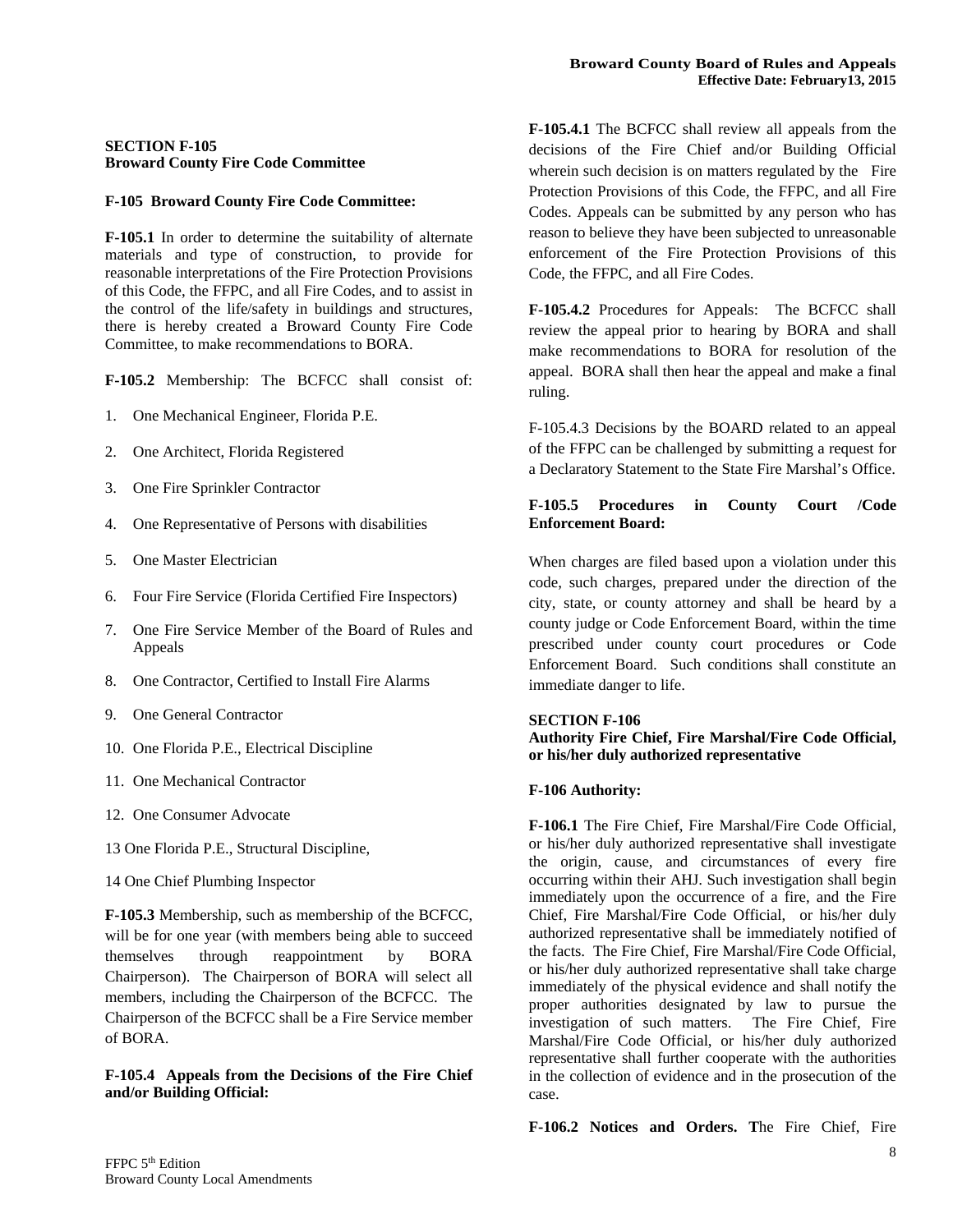Marshal/Fire Code Official or Fire Code Manager/Administrator, or his/her duly authorized representative shall issue all necessary notices or orders to ensure compliance with the Fire Protection Provisions of this Code, the FFPC, and all Fire Codes.

**F-106.2.1** A building, structure, occupancy, premises, or vehicle shall not be used when in violation of the Fire Protection Provisions of this Code, the FFPC, and all Fire Codes.

**F-106.2.2** Unlawful Continuance of Fire/Life Safety Hazard: Any person or persons operating or maintaining any occupancy, premises or vehicle subject to this Code who shall permit any fire and/or life safety hazard to exist on premises or property under their control, and who shall fail to take immediate action to abate such hazards, when ordered or notified to do so by the Fire Chief, Fire Marshal/Fire Code Official, or his/her duly authorized representative, shall be guilty of a second degree misdemeanor. Criminal enforcement of the Fire Protection Provisions of this Code, the FFPC, and all Fire Codes shall remain with local law enforcement departments and officials charged with enforcement of the criminal laws of the State.

**F-106.2.3 Concealed Work:** The Building Official or his/her duly authorized representative and/or Fire Marshal/Fire Code Official or his/her duly authorized representative may order portions of the structure frame of a building and/or structure to be exposed for inspection when, in his/her opinion, there is a good reason to believe that a building or portion thereof is in an unsafe or dangerous condition or that there is willful or negligent concealment of a violation of this Code, the Fire Protection Provisions of this Code, the FFPC, and all Fire Codes.

# **F-106.3 Removal or Destruction of Signs or Tags:**

**F-106.3.1** It shall be unlawful to remove or tamper with any seal, warning tag, or lock placed on an article, appliance, vehicle, meter, tank, or building by the building department or the Fire Service Provider/Fire Department, without first obtaining permission to do so by the AHJ

**F-106.3.2** It shall be unlawful for any person to tamper with or change the position of any utility valve, switch, wiring, piping, meter, or connection, or alter any utility service in any way, unless properly authorized to do so.

#### **SECTION F-107 Standby Fire Watch**

# **F-107 Standby Fire Watch:**

**F-107.1** Whenever in the opinion of the Fire Chief, Fire Marshal/Fire Code Official, or his/her duly authorized representative, it is essential for public safety in any place of public assembly or any other place where people congregate, due to the number of persons, or the nature of the performance, exhibition, display, contest or activity, the Fire Chief or his/her duly authorized representative may require the owner, agent or lessee to employ one or more certified Fire Inspectors or Firefighters, as required and approved by the Fire Chief, to be on duty at such place. Said Fire Inspectors/Firefighters shall be subject to the Fire Chief's and/or his duly authorized representative orders at all times, when so employed, and remain on duty during the times such places are open to the public, or when such activity is being conducted. Before each performance or the start of such activity, said Fire Inspector/Firefighter shall inspect all required fire/life safety equipment, to insure that such equipment is in proper working order, and shall keep diligent watch for any emergency that should arise. Should any emergency arise, the Fire Inspector/Firefighter shall take whatever action necessary to protect the occupants and public from injury or any life threatening condition.

# **SECTION F-108**

# **Tents, Air-Supported Structures, Temporary Structures and Uses**

# **F-108 Tents and Air-Supported Structures**

**F-108.1 Places Of Assembly:** For the purpose of this Section, a place of assembly shall include any circus, sideshow, carnival, tent show, theater, skating rink, dance hall or any other exhibition, production, engagement or offering, or other place of assembly in or under which 50 or more persons may gather for any purpose.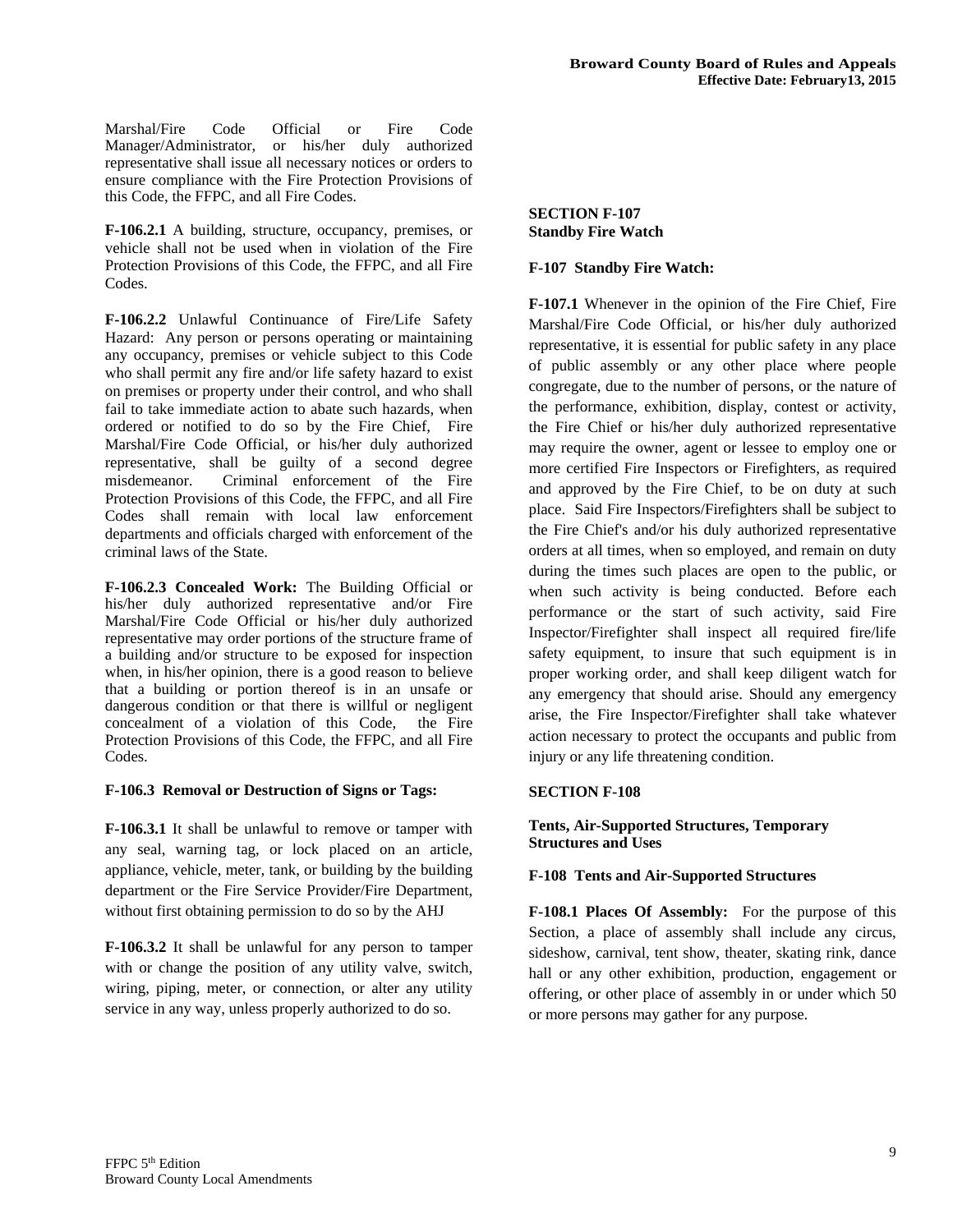**F-108.1.1 General.** The Building Official or Fire Code Official is authorized to issue a permit for the erection of temporary structures such as seats, canopies, tents and fences used in construction work or for temporary purposes such as reviewing stands. Such permits shall be limited as to time of service, but shall not be permitted for more than 180 days. Such structures shall be completely removed upon the expiration of the time limit stated in the permit.

a) Temporary structures, such as tents with sides, exceeding 100 sq./ft*.*, and canopies without sides exceeding 225 sq./ft. , containing occupancy or operations that could present a life safety hazard to occupants and/or the general public based on the opinion of the Fire Code Official, shall be required to have a permit issued in conformance with permitting section of Chapter 1 and this code and be in conformance with the Life Safety provisions of this code and the Florida Building Code.

#### **F-108-.1.2 Spray Application Membrane Enclosures**

Temporary Paint spraying processes of marine vessels within membrane enclosures shall use NFPA 33, 2016, Chapter 18 as a reference.

#### **F-108.1.3 Conformance.**

Temporary structures and uses shall conform to the structural strength, fire safety, means of egress, accessibility, light, ventilation and sanitary requirements of this Code and the FFPC as necessary to ensure public health, safety and general welfare.

**F-108.2 Parking of Vehicles:** Automotive equipment that is not necessary to the operation of the tent show performance shall not be parked within 20 feet of the tent or air-supported structure. No other automotive equipment or internal combustion engines shall be located within 50 feet of the tent except upon a public street.

#### **F-108.3 Smoking and Open Flame:**

**F-108.3.1** Approved "NO SMOKING" signs shall be conspicuously posted.

**F-108.3.2** An approved receptacle for the disposal of lighted smoking materials shall be provided at all entrances to tents and air-supported structures.

**F-108.4 Fire Extinguishers and other Fire-Protection Equipment:** Fire extinguishers and other fire protection equipment shall be provided in every tent or air-supported structure as follows:

Effective: April 15, 2016

**F-108.4.1** A minimum of one 4A-10B:C type extinguisher shall be provided in every tent or air supported structure having a floor area less than 2,000 square feet and also one in each additional 2,000 square feet or fraction thereof.

**F-108.4.2** At least one 40-B:C type fire extinguisher shall be provided for each power generator or transformer and at locations where flammable or combustible liquids are used, stored or dispensed.

## **F-108.5 Storage of Flammable or Combustible Liquids:**

Flammable or combustible liquid shall not be stored in a tent or air-supported structure nor less than 50 feet from any tent or air-supported structure used for public assembly.

**F-108.6 Housekeeping:** Hay, straw, trash and other flammable material shall not be stored less than 35 feet from any tent or air-supported structure, except as authorized by the authority having jurisdiction.

#### **F-108.7 Seating Arrangements:**

**F-108.7.1 Bonding of chairs.** All loose seats, folding chairs or similar seating facilities that are not fixed to the floor shall be bonded together in groups of not less than six. Exceptions:

**(1)** When not more than 500 such seats, chairs or facilities are provided, bonding thereof may be deleted.

**(2)** The bonding of chairs shall not be required when tables are provided, as when the occupancy is used for dining or similar purposes.

**F-108.7.2** Securing of chairs, folding and telescoping seat seating, reviewing stands, grandstands, and bleachers shall be in accordance with NFPA 102.

#### **F-108.8 Awnings, Tents and Canopies:**

**F-108.8.1** Awnings, tents, canopies, and similar products whether attached or detached from a building shall have a flame spread rating of 25 or less.

#### **F-108.9 Vehicular Access:**

**F-108.9.1** Fire access roads shall be surfaced with solid pavement, grass turf reinforced by concrete grids, or by similar type surfaces approved by the authority having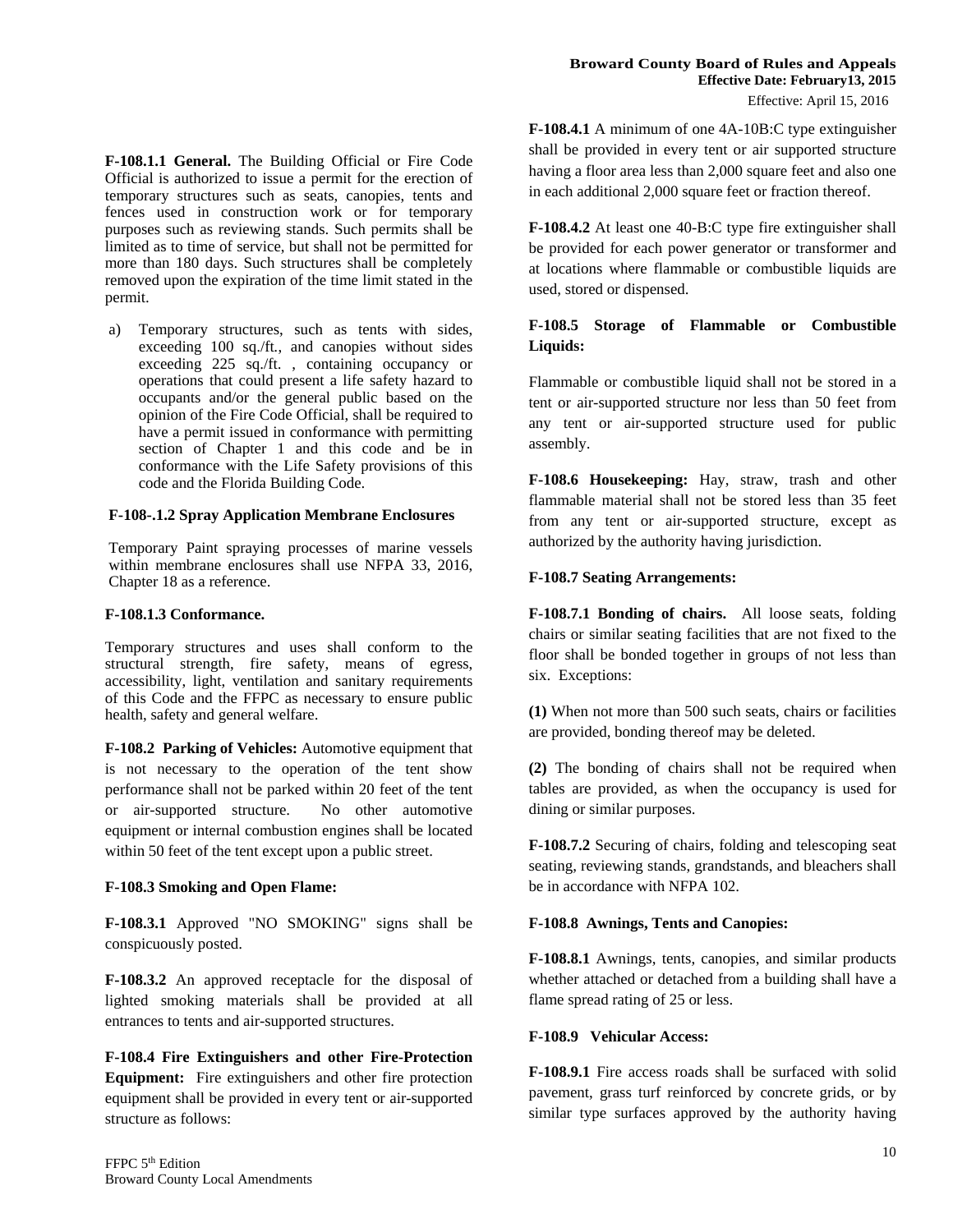jurisdiction, designed to accommodate fire apparatus weighing a minimum of 32 tons.

**F-108.9.2** Buildings having ramps and/or elevated roadways shall have posted weight limit signs showing maximum load capacity.

#### **F-108.10 Vehicles on Display:**

**F-108.10.1** When vehicles are on display or stored inside an occupancy other than a mall or place of assembly, the fuel tanks shall be removed or made inert if required by the AHJ.

**F-108.10.2** These requirements shall not apply to automotive showrooms.

#### **SECTION F-109 RESERVED**

#### **SECTION F-110 High Pile Combustible Stock**

**F-110** High Pile Combustible Stock: This Section, at the discretion of the AHJ, shall apply to the storage of highpile combustible stock.

#### **F-110. 1 Classification of Contents**:

Commodity classification shall be as defined and in accordance with NFPA 13.

#### **F-110. 2 Roof Vents, Venting Ratios and Draft Stops:**

**F-110.2.1** Roof vents and draft stops shall be installed when the area used for high piled combustible stock exceeds 2,500 square feet, inclusive of aisles.

#### **F-110.3 Automatic Fire-Sprinkler Systems:**

**F-110.3** Roof vents and draft stops are not required when the area is protected by an approved automatic fire sprinkler system.

**F-110.3.1** The design and installation of roof vents and draft stops shall be as specified in the FFPC, this Code except as herein provided.

**F-110.3.2** Vents shall be installed in the roof, except that perimeter venting in the exterior walls by the use of automatic opening windows will be permitted to vent roof areas within 75 feet of an exterior wall. The top of such windows shall be located within one (1) foot of the roof or ceiling level and the windows shall be not less than 30

inches nor more than 60 inches in depth. Roof areas more than 75 feet from an exterior wall shall be provided with roof vents. Venting shall be provided in accordance with the following table.

| Hazard             | Vent Area to | Maximum<br>Spacing          |  |
|--------------------|--------------|-----------------------------|--|
| Classification     | Floor Area   | <b>Between Vent Centers</b> |  |
|                    |              |                             |  |
| Classes I, II, III | 1:100        | 120 Feet                    |  |
|                    |              |                             |  |
| Class IV           | 1:50         | 100 Feet                    |  |
|                    |              |                             |  |
| Special Hazard     | 1:30         | 75 Feet                     |  |
| Commodities        |              |                             |  |
|                    |              |                             |  |

**F-110. 3.3** The minimum dimension of any roof vent shall be not less than four (4) feet.

**F-110. 3.4** Vents shall consist of automatic roof vents or automatic opening windows equipped with a fusible link designed to release at a higher temperature than the automatic sprinkler but not less than 165 degrees F.

**F-110. 3.5** Draft stops shall be provided to aid the operation of roof vents.

**F-110. 3.6** Draft stops shall be at least six (6) feet in height and shall be of approved materials. For Classes I, II, and III commodities, draft stops shall divide the under roof area into sections not to exceed 10,000 square feet. For Class IV and Special Hazard Commodities, draft stops shall divide the under roof area into sections not to exceed 6000 square feet.

**F-110. 3.7** Aisles of not less than 44 inches in width shall be established to provide access to exits and Fire Service Provider/Fire Department access doors.

**F-110. 3.8** Access door to building shall be provided. There shall be at least one access door not less than three (3) feet in width and not less than 6 feet 8 inches in height in 100 lineal feet or major fraction thereof of the exterior wall which faces the access roadways required by this Code. Metal roll-up doors are not acceptable for such purposes unless approved by the Fire Marshal/Fire Code Official, or his/her duly authorized representative.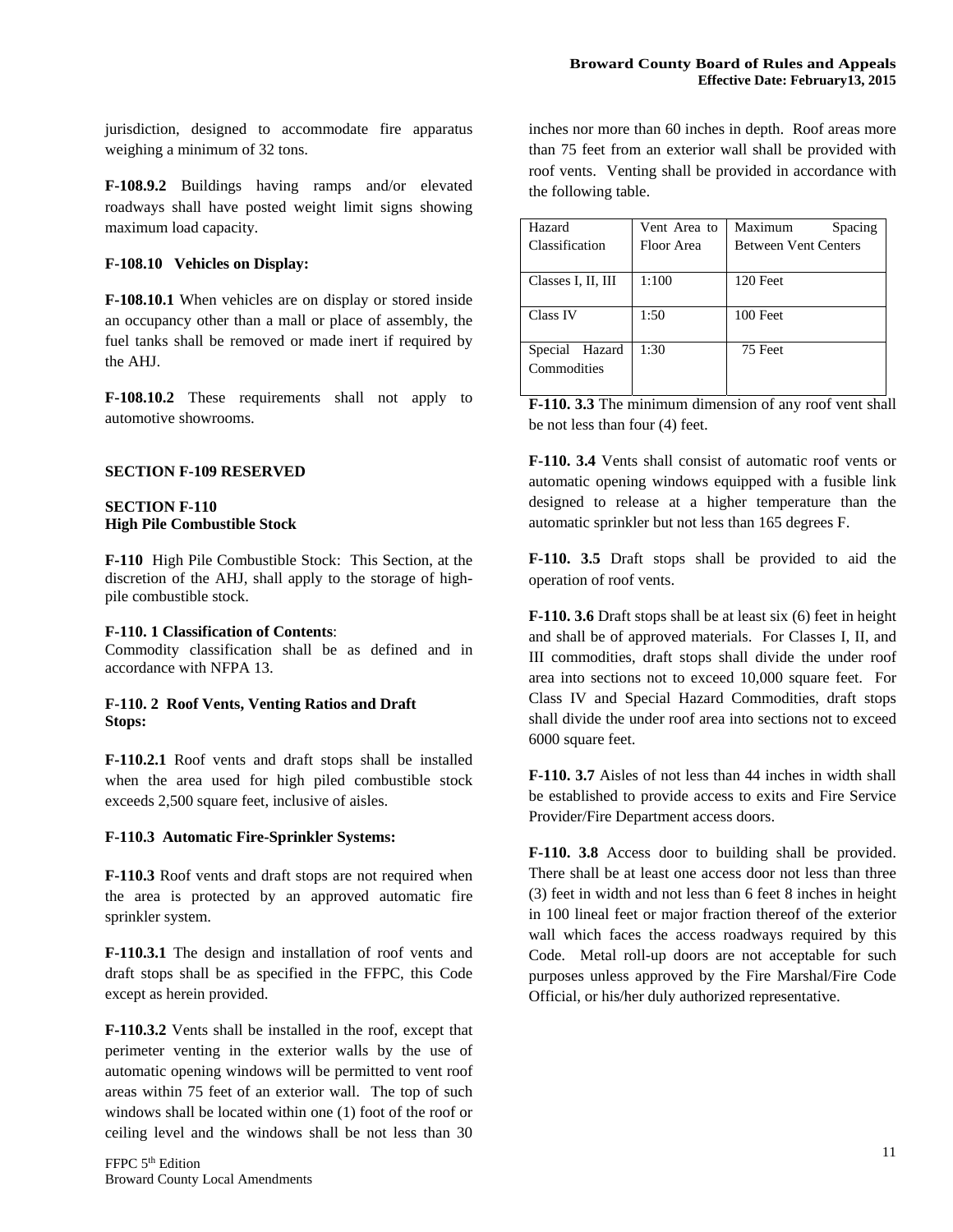#### **SECTION F-111 Test Criteria for Mechanical**

#### **Smoke Control Systems**

# **F-111 Initial Acceptance Test Criteria and Periodic Testing of Mechanical Smoke Control Systems:**

Test Criteria for Mechanical Smoke Control Systems shall be stated on the mechanical plans.

**F-111.1** The following shall receive notice from the Mechanical Contractor so that they may witness the system's performance test:

**F-111.1.1** Fire Service AHJ.

**F-111.1.2** Building Department (Mechanical) AHJ. .

**F-111.1.3** Periodic Testing:

All smoke control systems shall be retested as per the provisions found in the FFPC by a firm (test and balance) possessing a certificate of competency as a test and balance contractor for smoke evacuation systems as required in Broward County Ordinances, Chapter 9 and Broward Local Administrative Provisions Chapter 1of the FBC and shall be approved by the local AHJ. The smoke control system shall be retested without smoke, in both the manual and automatic modes per the sequence of operation. The annual periodic testing and balancing results shall be provided in a certified test and balance report to the Fire Service Provider/Fire Department AHJ, who shall consult with the Chief Mechanical Inspector

At a minimum the annual periodic test report shall contain the following information;

1) All smoke control system air movement equipment and if operating as intended.

2) Retest voltage.

3) Retest amperage.

4) Retest RPM if applicable.

5) All smoke control system control dampers shall be identified and if operating as intended.

6) All smoke zone differential pressures at egress exit doors (egress doors shall have no more than 30 lbf on break and 15 lbf on swing).

#### **SECTION F-112 Automatic Sprinklers Required**

#### **F-112 Automatic Sprinklers Required:**

**F-112.1** Fire flow testing of the Water Supply for Automatic Fire Protection Systems (AFPS) and Automatic Standpipe Systems (ASS) using water as an extinguishing agent for new buildings and structures and existing buildings and structures where the AFPS and ASS are altered by more than seventy-five (75) percent of their value shall be as follows:

**a)** Fire flow test of the water supply for AFPS and ASS shall be in accordance with NFPA 291, Recommended Practice for Fire Flow Testing and Marking of Hydrants, Florida Administrative Code (FAC) 69A-60.

**b)** The engineer of record (EOR) shall be responsible to review the fire flow results, potential drought impact and future demands to the water distribution system. Where the EOR determines that the water distribution system will be significantly impacted during drought conditions or as a result of anticipated future growth, the EOR shall provide a safety margin in the design of the AFPS/ASS. The EOR shall utilize NFPA 13 annex as a guide in reviewing water distribution systems.

 **c)** Design of the water flow for the AFPS and/or ASS shall be the same as that obtained from the fire flow test.

d) The residual pressure at the required water flow at the connection to the water main for an AFPS and/or ASS shall not be less than 20 PSI.

e) The static pressure at the water main shall be determined by a recorded method for a minimum twentyfour (24) hour period.

f) Fire flow test data shall not be more than one (1) year prior to the plans, hydraulic calculations and submittals for the AFPS and/or ASS being submitted to AHJs for their review and acceptance. The results of the fire flow test shall be provided to the AHJ at the time of the submittal of the plans, hydraulic calculations and submittals for the water based AFPS and/or ASS.

**F-112.2** The following occupancies shall be protected throughout by an approved automatic sprinkler system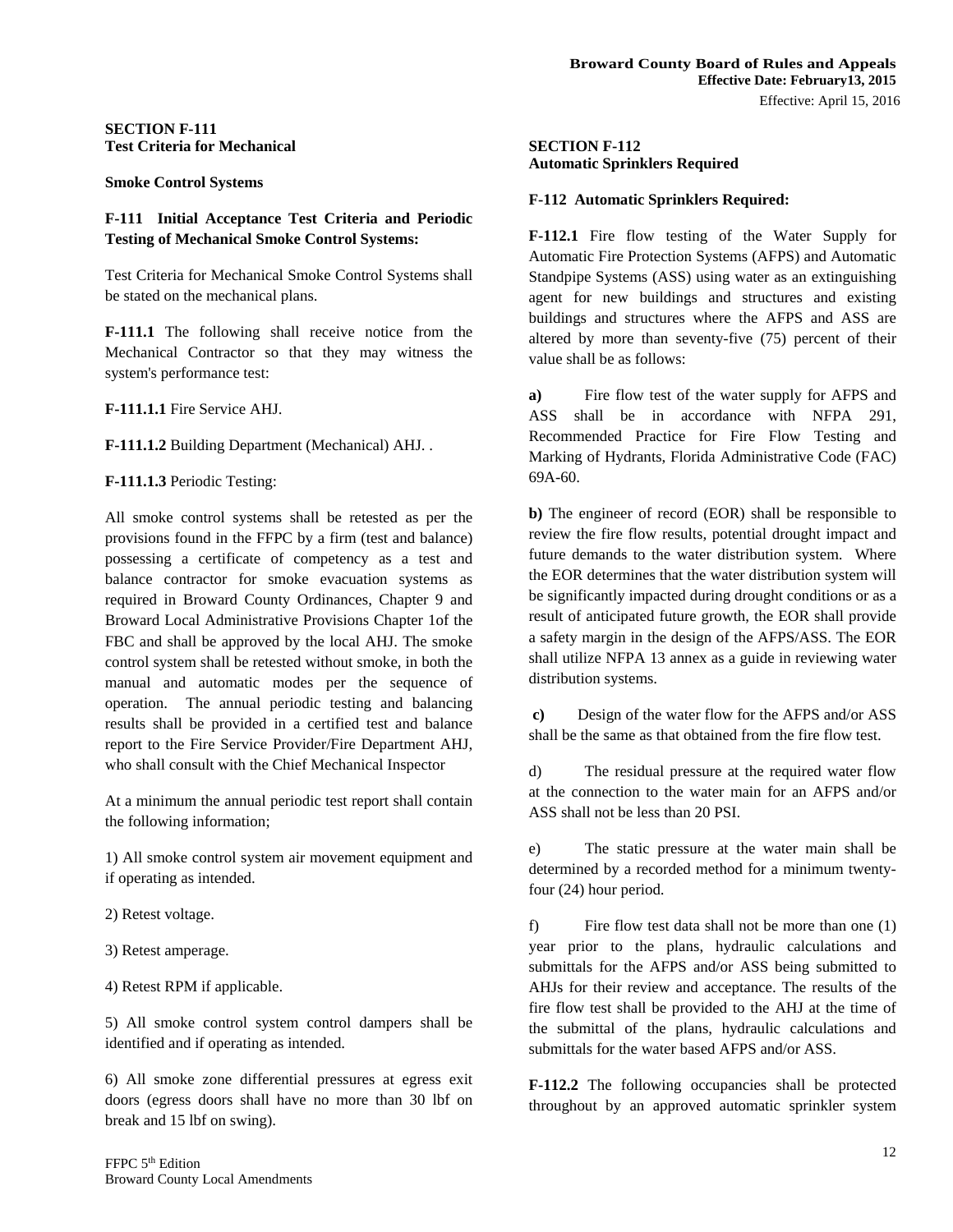installed in accordance with NFPA 13.

#### **F-112.2.1 Storage.**

In existing storage occupancies (other than parking garages and high-piled combustible storage) used for the storage of combustible goods or merchandise and exceeding 20,000 square feet per floor.

#### **F-112.2.4 Industrial Occupancies:**

All industrial occupancies exceeding 15,000 square feet per floor.

**F-112.3 Fire sprinklers**.Protection against physical damage. In concealed locations where piping, other than cast-iron or galvanized steel, is installed through holes or notches in studs, joists, rafters or similar members less than 1.5 inches (38mm) from the nearest

edge of the member, the pipe shall be protected by shield plates. Protective shield plates shall be a minimum of 0.062-inch-thick (1.6mm) steel, shall cover the area of the pipe where the member is notched or bored, and shall extend a minimum of 2 inches (51 mm) above sole plates and below top plates.

**F-112.4** Where automatic fire sprinkler systems are installed, the location of the Fire Service Provider/Fire Department connection shall be approved by the Fire Service Provider/Fire Department having jurisdiction.

#### **F-112.5 Manual Wet Standpipe.**

**F-112.5.1** Required standpipes shall be manual wet. The water connection to the manual wet standpipe shall be from a domestic water system through a minimum 1 inch water connection with an approved manufactured check valve backflow prevention device.

**SECTION F-113** Corridors

#### **F-113 Corridors.**

Where exterior corridors or exterior balconies serving as a required means of egress are enclosed on both sides and above, and the length of the enclosure along the long axis is twenty-five (25) feet or more, fire-resistivity of walls and the protection of openings therein shall be required as if such corridors or balconies were enclosed interior corridors.

#### **SECTION F-114 Portable Fire Extinguishers**

**F-114 Portable Fire Extinguishers.** Portable fire extinguishers shall be installed and maintained at each floor level in multi-family occupancies in accordance with NFPA 10.

#### **F-115 RESERVED**

#### **SECTION F-116 Flammable and Combustible Liquids**

**F-116 Flammable and Combustible Liquids.** 

# **F-116.1 Underground Storage and Dispensing of Flammable/Combustible Liquids:**

Underground tanks used to store flammable liquids shall bear an Underwriters' label or equivalent testing agency. Tank capacity for underground installations shall be limited to thirty thousand (30,000) gallons or less. Any tank to be installed shall be jointly approved in writing by the Fire Chief, Building Official, the director of zoning, and/or their duly authorized representative, after an appropriate review has been conducted. Such review includes, but is not limited to, an analysis of the proposed installation, location, distance separations, types of occupancies in the vicinity, tank corrosion protection and construction, and applicable zoning restrictions. For purpose of this Sub-section, a "location" is a parcel of land with a minimum of seventeen thousand five hundred (17,500) square feet, with a minimum street or waterway frontage of one hundred seventy five (175) feet

The maximum storage capacity in any one location shall not exceed an aggregate total of one hundred thousand (100,000) gallons. Any property or facility requesting installation of tanks exceeding an aggregate capacity of sixty thousand (60,000) gallons of flammable liquids shall comply with the following additional requirements:

1) The property must be of suitable size, shape and topography to allow for the safe installation of the proposed tanks and be in compliance with location requirements identified in other sections of the NFPA, state and local fire codes; and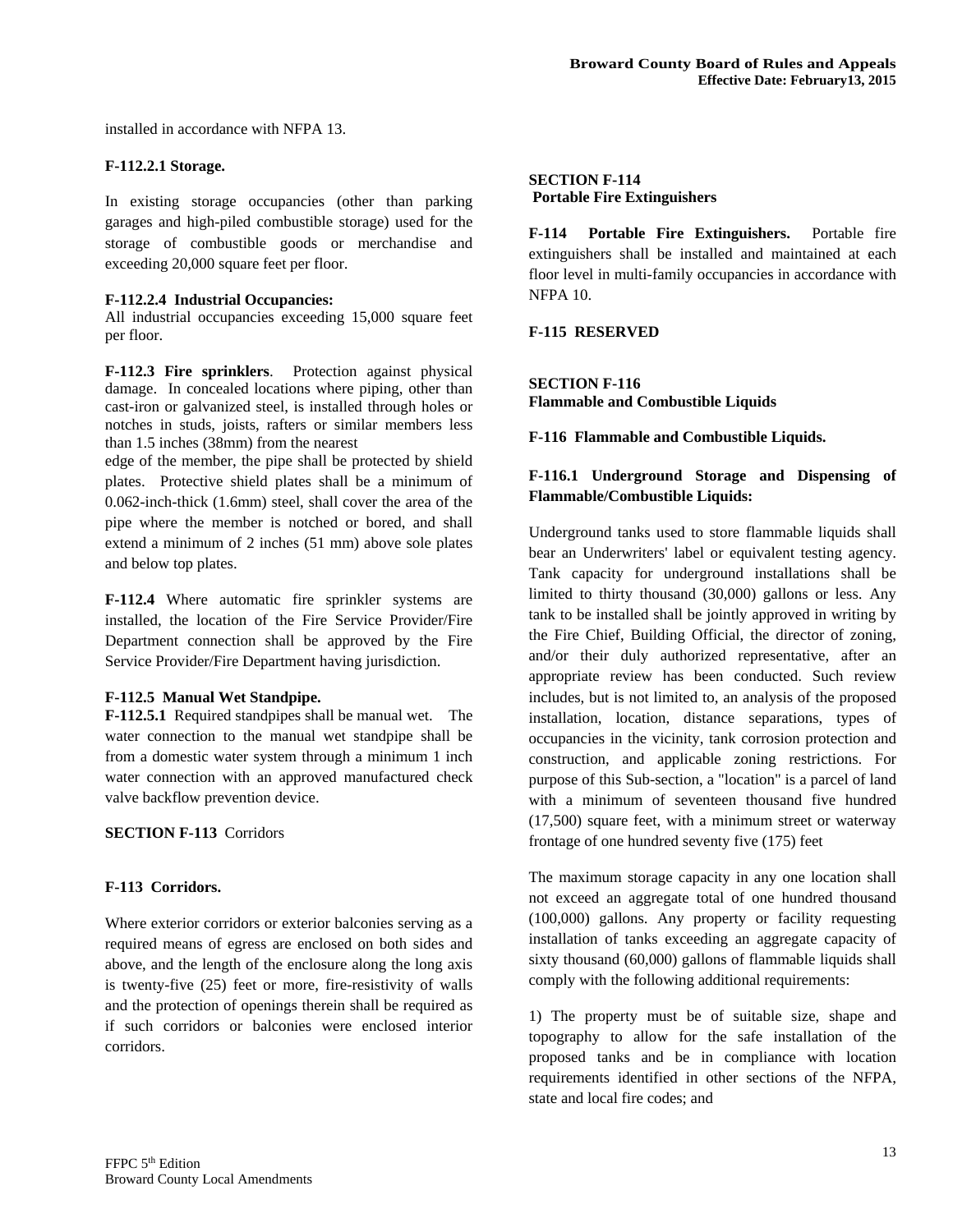2) The facility must have an attendant on site during hours of operation; and

3) The facility must be continuously monitored, either by an on-site attendant or a third party when the facility is not in operation; and

4) The operator must provide evidence of an employee training program for on-site attendants that educates concerning all on-site equipment, including life safety equipment and emergency response procedures; and

5) The facility must provide additional emergency shut-off stations for ready accessibility by on-site attendants and the public; and

6) Station operator shall submit an emergency response plan for review and approval prior to issuance of permits for operations of the facility. The emergency response plan shall, at a minimum, provide emergency contact information and notification requirements, fire prevention and control equipment employed at the site, monitoring requirements and plans and procedures for mitigating release of hazardous materials, as well as all other information required by applicable governing and permitting agencies.

When flammable liquids are stored in more than one location, tanks shall not be interconnected between locations.

**Exception***:* Broward County Office of Transportation's Transit Operations and municipal, county and special districts having underground bulk fuel storage facilities shall comply with the provisions of NFPA 30. Aggregate Limitations of Flammable and Combustible Liquids as per the F- 116.1 shall not apply. Permit shall be reviewed for compliance by the local Fire Service Provider/Fire Department having Jurisdiction*.* 

**F-116.1.1** Underground tanks out of service for a period of one year shall be removed. Underground tanks may be abandoned in place only if approved by the Fire Service Provider/Fire Department having jurisdiction.

**F-116.2 Storage and Use on Site of Combustible Liquids Used for Fixed Equipment Shall Be Under the Following Requirements:** 

**F-116.2.1** Aboveground installation of single-wall tanks shall comply with NFPA 30 and the following additional requirements:

**F-116.2.1.1** Above ground tanks having a capacity in gallons greater than 10,000 shall be approved by BCFCC and BORA

**Exception:** Municipal, County and Special Districts installing aboveground fuel storage tanks for fixed equipment for providing governmental services. Permit shall be reviewed for compliance by the local Fire Service Provider/Fire Department AHJ .

**F-116.2.1.2** Tanks shall be surrounded with an embankment or impervious dike not less than four feet high and capable of holding not less than one and one half times the capacity of the tank surrounded. Embankments or dikes shall be continuous, with no opening for piping or roadways.

**F-116.2.2** All aboveground storage tanks shall be identified by a suitable sign which will state type of fuel and capacity of the tank.

**F-116.2.3** Tanks used for stationary combustion engines and gas turbines shall comply with NFPA 37, as adopted in FAC 69A-60, Standard for the

Installation and Use of Stationary Combustion Engines and Gas Turbines.

**F-116.2.4** Distance separation between aboveground storage tanks and property lines and buildings shall be as specified in Table F-116.2.4 below: **Table F-116.2.4**

| Capacity<br>in<br>Gallons<br>1,000<br>2,000 | To line of<br>adjoining<br>unprotected<br>building or<br>property which<br>may be built upon<br>12 feet<br>20 feet | To line of<br>adjoining<br>protected<br>buildings<br>8 feet<br>15 feet | To line of<br>existing<br>frame<br>buildings<br>20 feet<br>40 feet |
|---------------------------------------------|--------------------------------------------------------------------------------------------------------------------|------------------------------------------------------------------------|--------------------------------------------------------------------|
| 3,000                                       | 20 feet                                                                                                            | 15 feet                                                                | 40 feet                                                            |
| 10,000                                      | 30 feet                                                                                                            | 20 feet                                                                | 50 feet                                                            |

#### **F-116.3 Aboveground Storage for Dispensing of Flammable and Combustible Liquids from UL listed 142 (double wall), 2085 or Equivalent Tanks:**

**F-116.3.1** Aboveground storage of flammable and combustible liquids shall be approved by the Fire Chief, Building Official, and/or their duly authorized representative after an appropriate review has been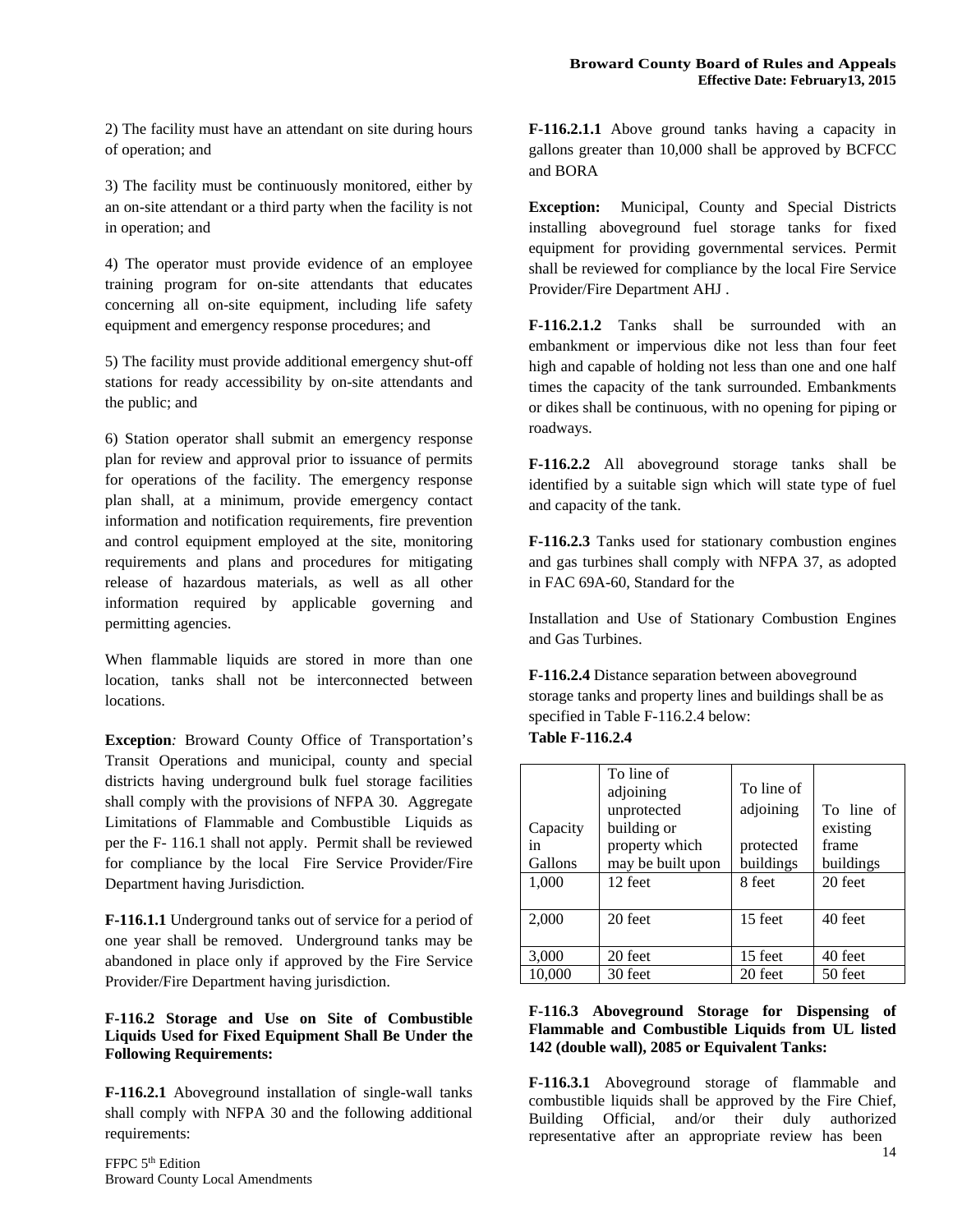conducted. Such review includes, but is not limited to, an analysis of the proposed installation, location, distance separations, types of occupancies in the vicinity, tank corrosion protection and construction, and applicable zoning restrictions. For purpose of this Sub-section, a "location" is a parcel of land with a minimum of seventeen thousand five hundred (17,500) square feet, with a minimum street or waterway frontage of one hundred seventy five (175) feet. The maximum storage capacity in any one location shall not exceed an aggregate total of 12,000 gallons. Aboveground storage of flammable and combustible liquids shall comply with the following regulations:

**Exception:** Municipal, county and special districts having aboveground fuel storage facilities shall comply with the provisions of NFPA 30. Aggregate Limitations of Flammable and Combustible Liquids as per F116.3.1 shall not apply. Permit shall be reviewed for compliance by the local Fire Service Provider/Fire Department AHJ *.* 

**F-116.3.1.1** The provisions in this Section shall not supersede any zoning standard that might regulate or eliminate the use of aboveground storage tanks.

**F-116.3.1.2** Aboveground Tanks containing flammable and combustible liquids shall be in approved fire resistive tank enclosure assemblies.

**F-116.3.1.2.1** A fire resistive tank enclosure assembly storing flammable liquids shall consist of a tank bearing an Underwriters' label 142, 2085 or an equivalent testing criteria by an approved testing agency. A single tank or combination of tanks shall not exceed 12,000 gallons at one site.

**F-116.3.1.3** The tank assembly shall be installed upon a minimum four-inch (4") slab, meeting requirements of the manufacturer's specifications. Each tank assembly shall be anchored to withstand uplifting by flooding or storm surges, including when the tank is empty.

**F-116.3.1.4** Area around tank assembly shall be maintained free of combustible waste, debris and all types of storage. Any tank assembly exposed to vehicular traffic shall have collision barrier posts installed on all corners and sides so exposed and shall not be spaced more than four feet (4') apart, center to center. Fire Marshal/Fire Code Official, or his/her duly authorized representative, may require the installation of collision barrier posts, even if the clearance guidelines can be achieved.

**F-116.3.1.5** Dispensing devices are allowed to be installed on top of the tank enclosure assembly. Any such device dispensing Class 1 liquids shall have installed on the fill hose, a UL listed emergency breakaway device designed not to lose liquid from either side of the breakaway point. All product piping attached to the tank enclosure assembly shall be double walled, contain a sheer valve or equivalent, and shall be installed by an authorized pollutant storage system specialty contractor. External piping leading away from the tank shall have a valve located within six inches (6") to the shell of the tank. Approved antisiphon devices shall be installed at each connection of piping to a tank when such piping extends below the level of the top of such tanks both internally and externally. All underground pipe work shall be uncovered until inspected by building and Fire Service Provider/Fire Departments, and other regulatory agencies.

**Exception:** Factory installed piping does not have to be installed by an authorized pollutant storage system specialty contractor.

**F-116.3.1.6** Aboveground tank assemblies temporarily out-of-service for a period not exceeding ninety (90) days shall immediately have the fill, gauge openings and pump suction capped and secured against tampering. The vent lines shall be left open. Aboveground tank assemblies outof-service for a period exceeding ninety (90) days, shall be removed. The property owner or agent shall notify the Fire Service Provider/Fire Department of any tanks out-ofservice greater than 90 days.

**F-116.4** Only Labeled and Listed Pumps Shall Be Used; Gravity Flow Pumps Are Prohibited. Fuel shall be drawn from aboveground storage tanks by pumps bearing the label of an Approved Testing Laboratory, such as Underwriters Laboratories, Inc. The use of pressure systems or gravity flow type pump systems is prohibited.

#### **SECTION F-117 Dispensing Areas**

**F-117.1** Dispensing areas shall be provided with a vehicular driveway constructed of reinforced concrete. It shall be sloped to allow any accidental discharge from the dispensing of fluid to flow away from the dispenser or any building, and shall be subject to the approval of the Fire Marshal/Fire Code Official, or his/her duly authorized representative. This driveway shall be a minimum of twelve feet (12') wide and twenty feet (20') long,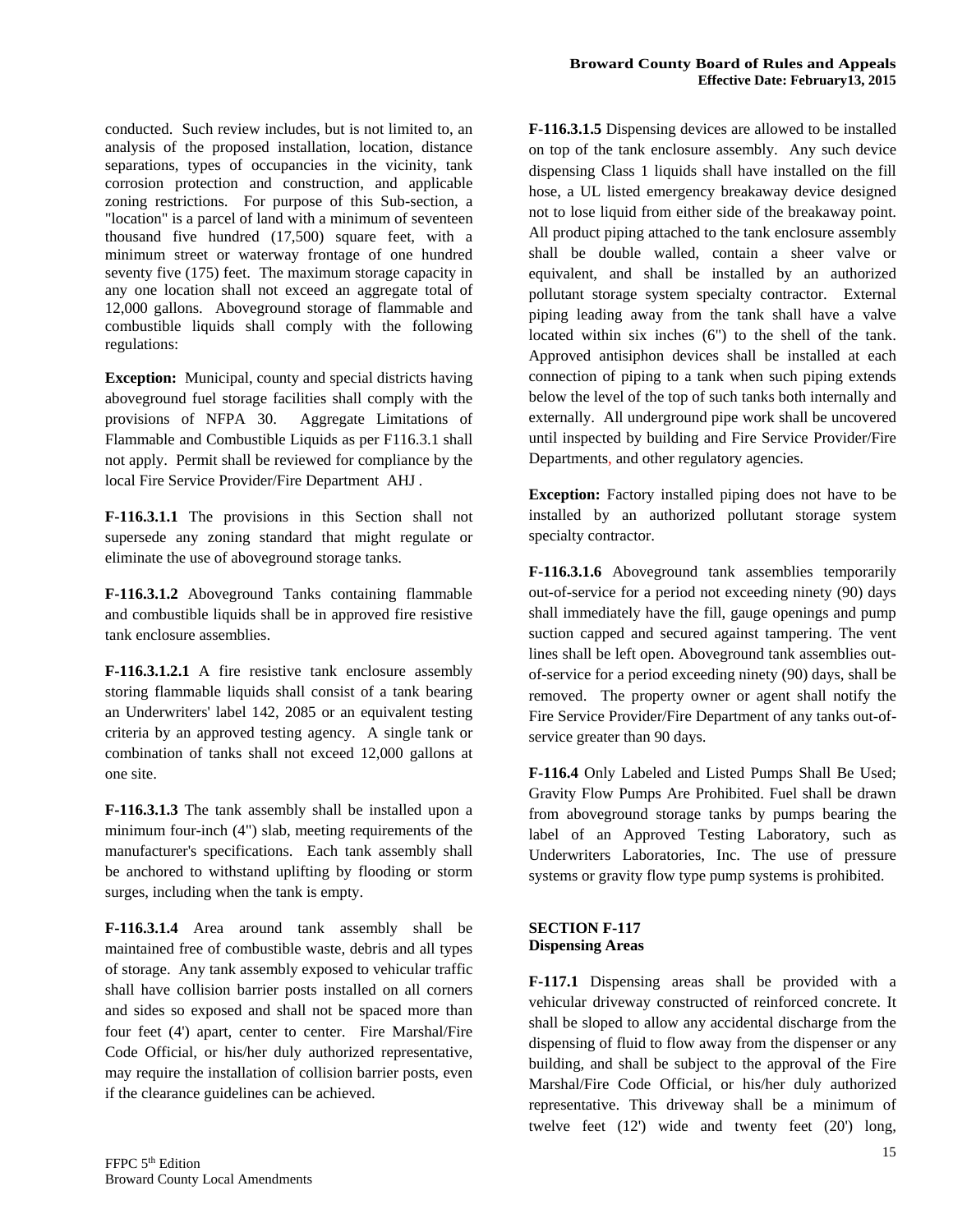minimum. In every case, this driveway shall be large enough that the fuel hose, when fully extended, does not reach the far edge of the driveway.

**F-117.2** A fire extinguisher with a minimum classification 4A-60BC shall be provided and so located that it will be not more than one hundred feet (100') from any pump, dispenser, or fill-pipe opening.

#### **SECTION F-118**

## **Flammable Liquid Storage at Port Everglades and the Fort Lauderdale-Hollywood International Airport**

**F-118.1** Aboveground storage of flammable liquids shall be permitted at Port Everglades and the Fort Lauderdale-Hollywood International Airport ("Airport"). All tank locations at the Airport shall be approved by the Broward County Fire Marshal/Fire Code Official, or his/her duly authorized representative, prior to the issuance of a permit to erect or install a tank.

**F-118.2** All flammable liquid storage tanks at Port Everglades shall be constructed, installed and maintained in accordance with the Port Everglades Tariff Number 12 amendments thereto and reissues thereof.

#### **SECTION F-119 Liquefied Petroleum Gases**

**F-119.1 Scope.** This Section shall apply to the storage, handling and transportation of liquefied petroleum gas and the installation of all equipment pertinent to systems for such uses in addition to the requirements stated in NFPA-58, Storage and Handling of Liquefied Petroleum Gases.

**F-119.2 Definition.** Distributing Plant: A facility, the primary purpose of which is the distribution of gas, and which receives LP-Gas in tank car, truck transport or truck lots, distributing this gas to the end use by portable container (packaged) delivery, by tank truck or through gas piping. Such plants have bulk storage (2,000 gallons water capacity or more) and usually have container filing and truck loading facilities on the premises. Bulk plants are considered as being in this category. Normally no person other than plant management or plant employees shall have access to these facilities. Additionally, definitions contained in NFPA 58 shall apply.

**F-119.3** A permit is not required for portable cylinders 20 lbs, or less for portable equipment.

#### **F-119.4 Location of Containers and Limits:**

**F-119.4.1** All new liquefied petroleum gas storage installation and handling shall be in accordance with NFPA-58, the laws of the State of Florida, and all applicable rules, regulations, and ordinances of the AHJs.

**F-119.4.2** Within the limits established by law restricting the storage of liquefied petroleum gas for the protection of heavily populated or congested commercial areas, the aggregate capacity of any one installation shall not exceed 2,000 gallons water capacity, except that in particular installations this capacity limit may be altered at the discretion of the BCFCC after consideration of special features such as topographical conditions, nature of occupancy and proximity to buildings, capacity of proposed tanks, degree of private fire protection to be provided and facilities of the local Fire Department. The storage of liquefied petroleum gas shall conform to the provisions of the local zoning ordinance.

**F-119.4.3** Where a distributing point is allowed, there shall be in attendance a qualified person to make the transfer of liquefied petroleum gas. This person shall have been trained by a licensed gas company, and be in possession of documents certifying such training. The owner of the distributing point shall be licensed by the LP Division of the State of Florida.

**F-119.4.4** All plans for installations at distributing points shall be submitted to the AHJs for permits and approval. In addition, plans for locations at distributing points for fixed (stationary) installations of

- 1) 2,000 gallons individual water capacity, or
- 2) with the aggregate water capacity exceeding 4,000 gallons, or
- 3) Any installation, regardless of size, which will be used for resale to the public, shall be submitted to the State of Florida LP Division for approval and proper licensing, and be approved before the installation is started. Other safety precautions shall be adhered to as designated by the Fire Code Official/Fire Marshal, or his/her duly authorized representative.

**F-119.4.5** An LP Gas storage tank shall not be installed on the same island used for gasoline or diesel fuel dispensing. A minimum distance of 25 feet shall be maintained between the LP gas storage tank and the flammable liquid dispensing devices.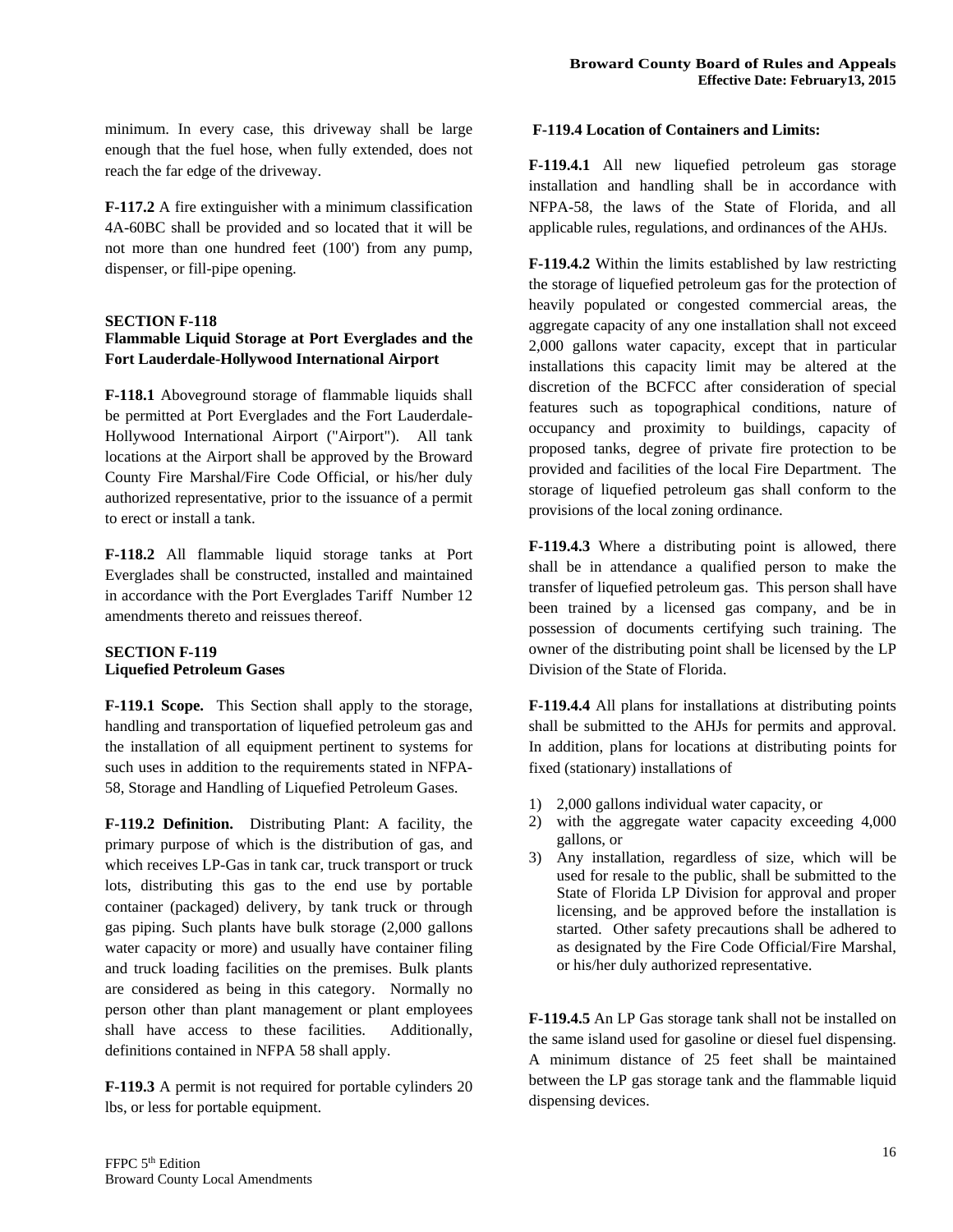**F-119.4.6** A distributing plant, as defined in F-117.1 shall be prohibited unless approved by the Fire Code Official/Fire Marshal or Fire Code Manager/Administrator, or his/her duly authorized representative, of the jurisdiction.

**F-119.4.7** Multiple container installations with a total storage water capacity of more than 180,000 gallons (150,000 gallons LP-gas capacity) shall be subdivided into groups containing not more than 180,000 gallons in each group. Such groups shall be separated by a distance of not less than 50 feet, unless the tanks are:

**1)** buried or mounted in an approved manner, or

**2)** protected with approved insulation on such areas that may be subject to impingement of ignited gas from pipelines or other leakage, or

**3)** protected by fire-walls of approved construction, or

**4)** protected by an approved system for application of water, or

**5)** protected by other approved means, where one of these forms of protection is provided, the separation shall not be less than 25 feet between such container groups.

**F-119.4.8** The storage and transportation of liquefied petroleum gas and the installation of all pertinent equipment shall be installed and maintained in accordance with NFPA-58, and subject to the approval of the Fire Chief, or his/her duly authorized representative,. These orders shall apply to all persons and places within the jurisdiction except as herein provided.

**F-119.5 Parking and Garaging:** Vehicles containing cylinders of liquefied petroleum gases 20 lbs or greater in size are prohibited in public parking garages, this includes LP gas delivery vehicles. Vehicles that are powered by LP gas and meet NFPA 54 for fuel systems are permitted.

#### **F-119.6 Prohibited Use of Liquefied Petroleum Gas:**

**F-119.6.1** Liquefied petroleum gas shall not be used for the purpose of operating any device or equipment unless such equipment or device is approved for use with a liquefied petroleum gas.

**F-119.6.2** Liquefied petroleum gas shall not be released to the atmosphere except through an approved liquid level gauge or other approved device.

#### **F-119.7 Dispensing and Overfilling.**

**F-119.7.1** The dispensing of liquefied petroleum gases shall be performed by a qualified attendant.

(a) It shall be illegal for any person, firm, corporation, association, club or organization to operate a self-service liquefied petroleum gas dispensing operation which is open to the public.

**F-119.7.2** A person shall not fill or maintain a liquefied petroleum gas container with liquefied petroleum gas in excess of the fixed outage gauge installed by the manufacturer or the weight stamped on the tank.

#### **F-119.8 Safety Devices.**

**F-119.8.1** A person shall not tamper with or make ineffective the safety devices of any liquefied petroleum gas container.

**F-119.9** Abandonment of Liquefied Petroleum Gas Equipment:

**F-119.9.1** Whenever the use of liquefied petroleum gas equipment has been discontinued, it shall be abandoned in an approved manner within a period of 30 days.

**F-119.9.2** The following procedures may be used when approved by the Fire Chief or his/her duly authorized representative.

**F-119.9.2.1** Removal of all liquefied petroleum equipment.

**F-119.9.2.2** Burn-off content of container.

**F-119.9.3** All service openings shall be capped or plugged after contents have been removed from container.

**F-119.9.4** All LP tanks, abandoned or out of service in excess of ninety (90) days, shall be removed and properly disposed of.

**F-119.10** Protecting containers from Vehicles: LP gas containers located in or adjacent to areas such as alleys, driveways, loading docks or parking lots where they may be damaged by vehicles, shall be protected from damage.

#### **F-119.11 Hydrogen Fuel for Emergency Power Systems.**

Hydrogen stationary fuel cell power systems shall be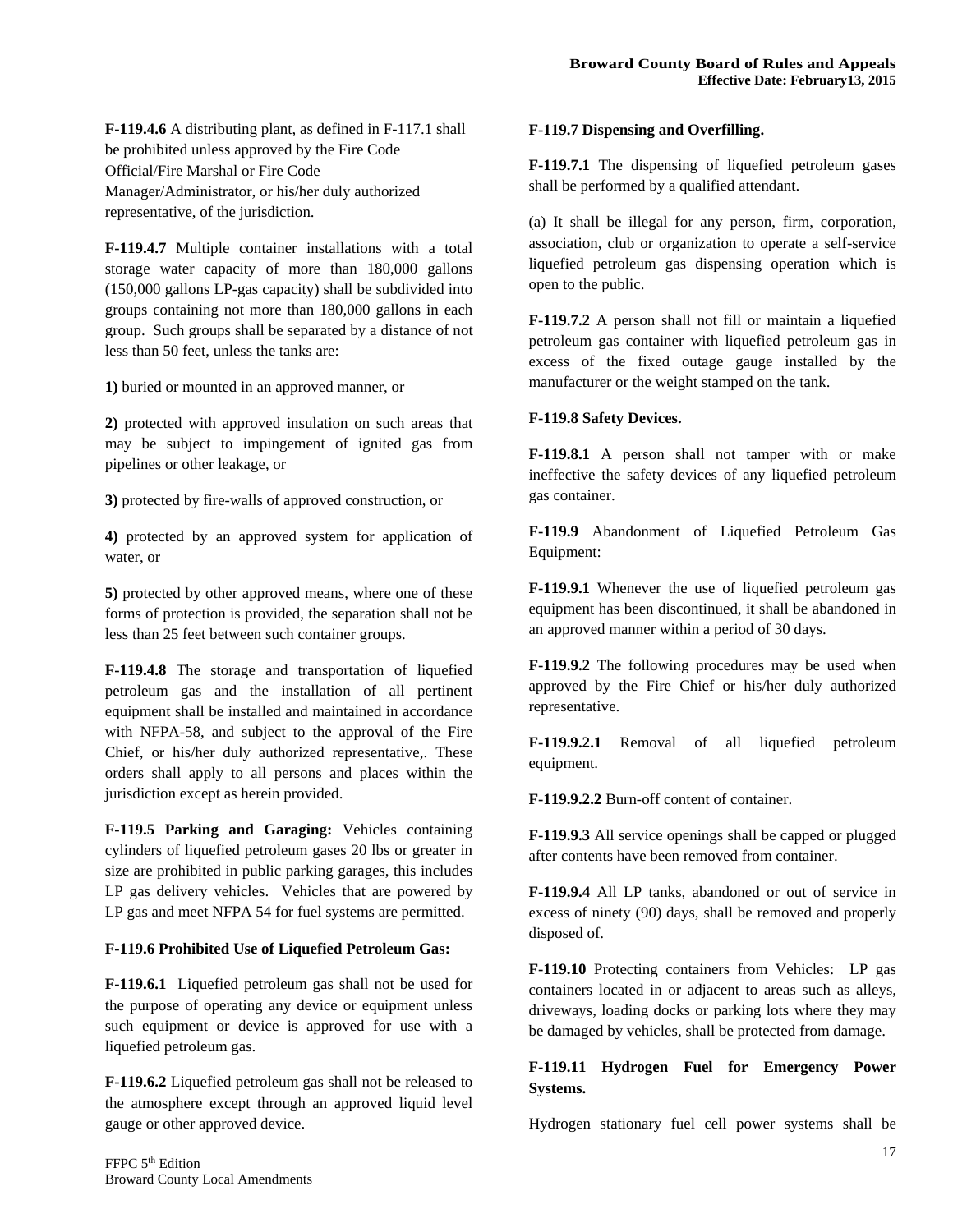installed in accordance with NFPA 853. Storage shall be in compliance with NFPA 55 (Storage, Use and Handling of Compressed Gases Cryogenic Fluids in Portable or Stationary Containers, Cylinders and Tanks) for installation.

#### **SECTION F-120 Fireworks and Sparkler/Novelty Items**

#### **F-120.1 General Requirements.**

**F-120.1.1** The manufacturing of fireworks, sparklers and pyrotechnic materials is prohibited.

**F-120.1.2** The storage of fireworks and pyrotechnic materials is prohibited except as permitted in NFPA 1, Section 65.

**F-120.1.3** Except as hereafter provided, it shall be unlawful for any person, firm, co-partnership or corporation to store, to offer for sale, expose to store, expose for sale, sell at retail, or use or explode any fireworks and/or pyrotechnic materials.

**F-120.1.4** Approved sparklers per F. S. 791.013 and any wholesaler registered in accordance with Florida Statute 791.015 as of July 1, 1996, who has obtained all applicable governmental licenses and permits to operate from a permanent structure within Broward County as of July 1, 1996, are exempt from this subsection.

**F-120.1.5** Wholesale exemption sales of fireworks pursuant to F.S.791.04 shall be prohibited at temporary or seasonal sales sites, and sales sites located in tents, canopies and stands.

# **F-120.1.6 Permit Requirements and Operator Qualifications.**

**F-120.1.6.1.** Application for permit to operate a display of fireworks or use of pyrotechnics before a proximate audience shall be made in writing on forms provided by the Authority Having Jurisdiction to the Fire Chief, or his/her duly authorized representative, at least 15 days in advance of the date of the display. Except as specifically modified within this Code, outdoor display of fireworks shall be as specified in NFPA 1123. See Section F 120.2 for additional requirements for Outdoor Display of Fireworks on Private Residential Property. See Section F-120.3 for additional requirements for Offshore and Barge

Fireworks Displays. Except as specifically modified within provisions of the Fire Protection Provisions of this Code, the FFPC, and all Fire Codes, use of pyrotechnics before a proximate audience shall be as specified in NFPA 1126.

**F-120.1.6.1.1** Before any permit for a pyrotechnic display shall be issued, the person or organization making application shall furnish proof of financial responsibility to satisfy claims for damages to property or personal injuries arising out of any act or omission on the part of such person or any agent or employee thereof, in such amount, character, and form as the Fire Chief, or his/her duly authorized representative, determines to be necessary for the protection of the public.

**F-120.1.6.1.1.1** A copy of the certificate of insurance naming the permitting agency as additional insured is required.

**F-120.1.6.1.1.2** Minimum required amount of certificates of insurance for permit issuance is as follows: \$1,000,000 for bodily injury, and \$50,000 for property damage, per occurrence.

**F-120.1.6.2** Permit application shall be set forth and contain the following:

**F-120.1.6.2.1** The name, address and telephone number of the organization sponsoring the display, the supplier of the fireworks, the operator (pyrotechnician) and all assistants.

**F-120.1.6.2.2** Application shall be signed by the sponsoring organization representative, the operator (pyrotechnician) and approved by the Chief of Police in accordance with F.S. 791-02(1).

**F-120.1.6.2.3** References for the most recent three firework displays supervised and discharged by the designated operator shall be required for review by the AHJ. Said referenced displays shall be similar in size and complexity and will provide contact persons and telephone numbers.

**F-120.1.6.2.4** The date and time of day at which the display is to be held and the duration time for said display. Permits shall be issued for displays between the hours of 11:00 pm and 7:30 am.

**F-120.1.6.2.4.1** Time restrictions stated above may not be applicable on January 1, July 4, and December 31, or any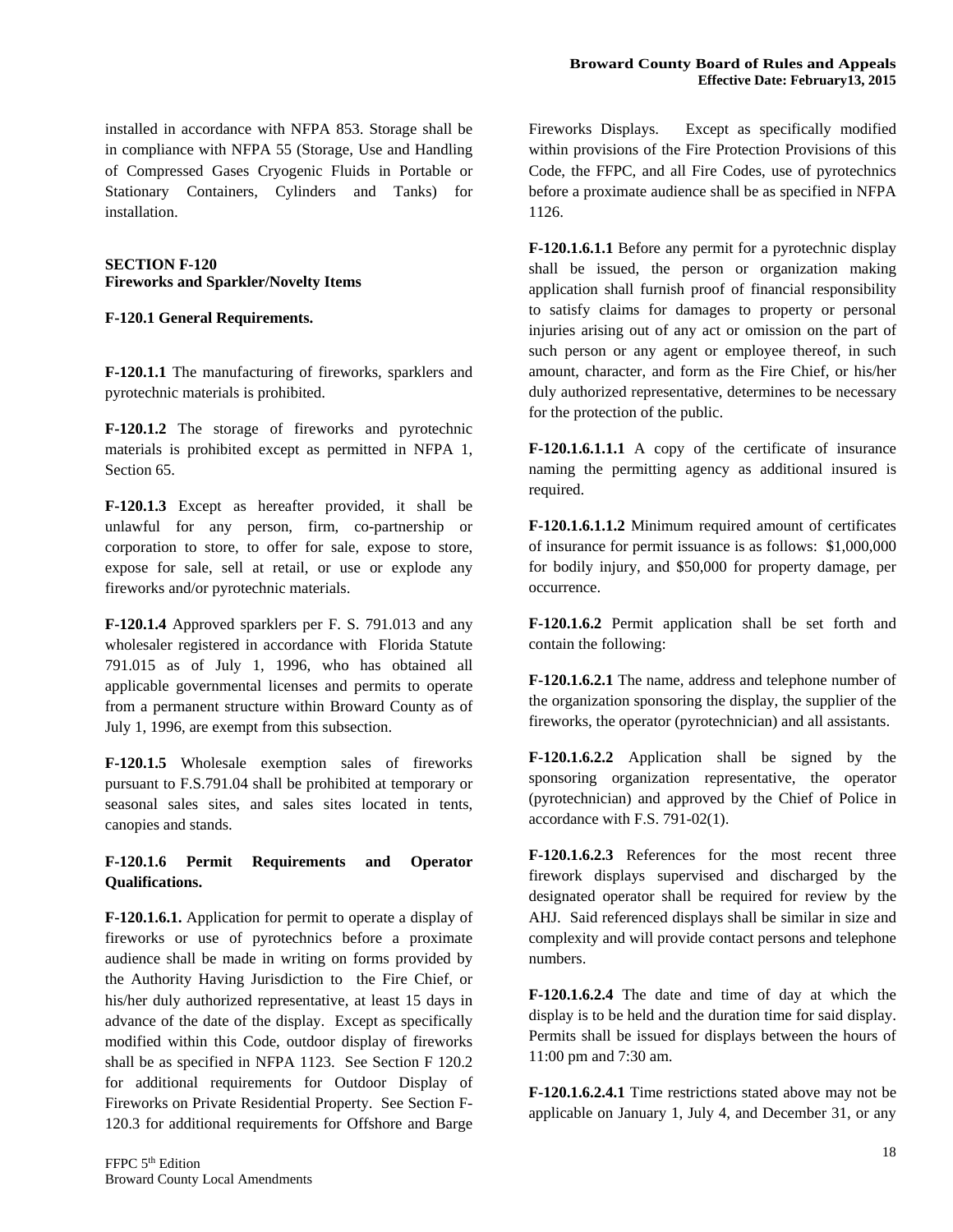other date where specific permission to operate a display of fireworks is granted by the AHJ.

**F-120.1.6.2.5** The exact location address for the display, event or production.

**F-120.1.6.2.6** A copy of a location site plan with dimensions indicating the exact location planned for the display site and all grounds and facilities at which the event will be held. This plan shall include the location of all structures, audience viewing areas, roads, trees and utilities.

**F-120.1.6.2.7** Operator and assistant qualifications shall comply with the provisions of NFPA 1123 and NFPA 1126.

**F-120.1.6.2.7.1** The operator shall be responsible for ensuring that a sufficient number of assistants are available on site for the safe storage and conduct of the fireworks display.

**F-120.1.6.2.7.2** Operators shall be at least 21 years of age and all assistants shall be at least 18 years of age. A copy of a valid driver's license or other valid picture I.D. acceptable to the AHJ shall be provided for all operators and assistants.

**F-120.1.6.2.8** The type and number of fireworks to be discharged.

**F-120.1.6.2.8.1** Aerial displays: Size and number of each type of burst (single, multiple, etc.)

**F-120.1.6.2.8.1.1** All aerial shells greater than five inches in diameter shall be fired using electrical ignition.

**F-120.1.6.2.8.1.2** All electrically fired displays shall provide a solid barrier located at least 100 feet from the mortar location from which all operators (pyrotechnicians) shall control the display with the exception of displays on barges.

**F-120.1.6.2.8.2 Fixed displays. Size, type and description of displays.** 

**F-120.1.6.2.8.3** The manner and place of storage of fireworks prior to display. The date, time and travel route from the point the fireworks enter Broward County.

#### **F-120.1.6.2.9 Standby Firewatch Requirements.**

**F-120.1.6.2.9.1** The Fire Chief, or his/her duly authorized representative, shall require one or more standby firewatch personnel employed by the Fire Service Provider/Fire Department, to be on-duty for each display or performance. When deemed necessary the Fire Chief, or his/her duly authorized representative, additional fire rescue apparatus may be required for the display or performance. The expense of such personnel services and apparatus shall be borne by the permit holder, and shall be paid prior to issuance of the permit.

**F-120.1.6.2.9.2** The standby firewatch personnel shall be on duty from the time of display set up, during the display, and until termination of the display and removal of all fireworks, debris, pyrotechnical materials and devices from the site.

**F-120.1.6.2.9.3** In the case of indoor displays or performances, standby firewatch personnel shall be maintained until total restoration of normal function of the fire safety systems has been verified.

**F-120.1.6.2.9.4** At a minimum, at least one of the assigned standby firewatch personnel shall be a BORA Certified Fire Inspector.

**F-120.2** Additional Requirements for Outdoor Display of Fireworks on Private Residential Property:

**F-120.2.1** Written approval from the property owners located adjacent the proposed display site property is required prior to approval of a permit for outdoor fireworks display.

**F-120.2.2** The display site shall have at least a 100 foot per inch radius of internal mortar diameter of the largest shell to be fired.

**F-120.2.3** Minimum distance separation shall be no less than 300 feet from the nearest dwelling, building, or structure. This includes canopies, chickee huts, or similar structures, bulk storage areas, public highways, railroads or other means of travel.

**F-120.2.4** Not within 1,000 feet of a school, theater, church, hospital, nursing home, assisted living facility, livestock/animal storage site, or similar structures or institutions.

**F-120.2.5** No less than 50 foot radius from the nearest aboveground utility, telephone or telegraph line, tree, or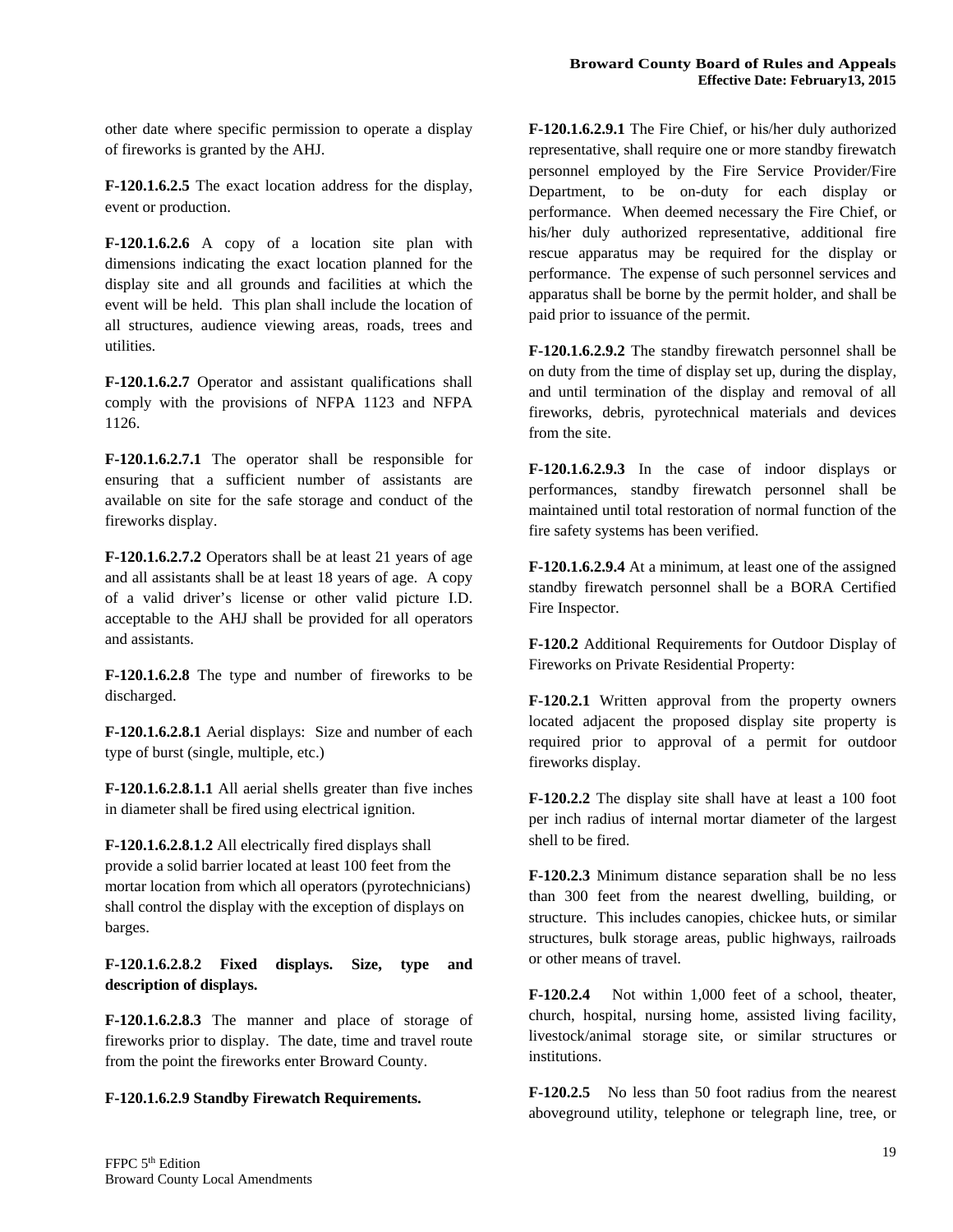other overhead obstruction.

**F-120.2.6** The audience shall be restricted behind an approved barrier, location no less than 200 feet from the outside of the required display site distance separations.

**F-120.2.7** All aerial shells, regardless of size, shall be fired using approved electrical ignition.

#### **F-120.3 Offshore and Barge Fireworks Displays.**

**F-120.3.1** Firework displays shall only be permitted on approved barges. Barge means a non-self-propelled vessel and shall meet the requirements of NFPA 1123 for construction and sizing requirements of the discharge site.

**F-120.3.2** A valid copy of a current U.S. Coast Guard permit of operation shall be provided for each barge display, if required by the U.S. Coast Guard.

**F-120.3.3** At least two chase boats shall be provided to maintain a clear separation distance of at least 1,000 feet radius around the barge from other vessels, structures and the beach. Chase boats shall also provide transportation of fire rescue personnel when required.

**F-120.3.4** Two-way compatible communication shall be provided for use by fire rescue and law enforcement personnel, chase boats and barge crew.

**F-120.3.5** Ladder access shall be provided to allow immediate access for inspection and emergency response.

**F-120.3.5.1** Stabilization shall be provided to secure the barge and prevent rotation from wind, water current and firing angle.

**F-120.3.5.2** Inspection of the barge by the Fire Service Provider/Fire Department shall occur at least one to two hours prior to the scheduled departure for sea.

#### **F-120.4 Safety Precautions for Outdoor fireworks.**

**F-120.4.1** If in the opinion of the Fire Chief, or his/her duly authorized representative, any unsafe or hazardous condition exists, the fireworks display shall be postponed until such time as said conditions are corrected.

**F-120.4.2** If high winds, precipitation or other adverse weather conditions prevail, such that in the opinion of the Fire Chief, or his/her duly authorized representative, a significant hazard exists, the fireworks display shall be

postponed until weather conditions improve to an acceptable level to allow discharge.

**F-120.4.2.1** No discharge of a fireworks display shall be permitted to take place when the wind velocity is 17 knots (20 mph) or greater.

**F-120.4.3** No smoking shall be allowed within 50 feet of any area where fireworks or other pyrotechnic materials are present.

**F-120.4.4** No operators, assistants or other personnel shall use or handle any fireworks, pyrotechnic materials or pyrotechnic devices and equipment while under the influence of any intoxicating beverages, narcotics, controlled substances, or prescription or non-prescription drugs which can impair judgment, mobility or stability.

**F-120.4.5** Immediately upon delivery to the display site, all fireworks shall be properly secured and shall not be left unattended at any time. When deemed necessary, the Fire Chief, or his/her duly authorized representative, may require the operator or employ special security measures to ensure the proper security of the stored fireworks.

**F-120.4.6** A minimum of two, two and one-half gallon pressurized water fire extinguishers shall be available in the discharge area. Additional extinguishers or equipment may be required if conditions warrant. In addition, adequate water supply for fire protection shall be available at the discharge site.

**F-120.5** Requirements for the Sale, Display, Merchandising, Storage and Handling of Approved Sparklers and Novelty Items within buildings, Structures, Canopies and Outdoor Sites.

**F-120.5.1** No person shall be in possession of a lighted cigarette, cigar, or pipe, or any open flame, within 50 feet of any sales, display, merchandising, storage, or handling area. Proper receptacles for disposal of smoking materials shall be provided at all entrances to such areas (i.e. water filled or sand filled buckets).

**F-120.5.2** A minimum of two approved two and one-half gallon pressurized water fire extinguishers shall be available within the sales, display, and handling areas; additional fire extinguishers or fire protection equipment may be required by the authority having jurisdiction.

**F-120.5.3** Precautions shall be taken to protect against fire or spread of fire in all sites located within fields or lots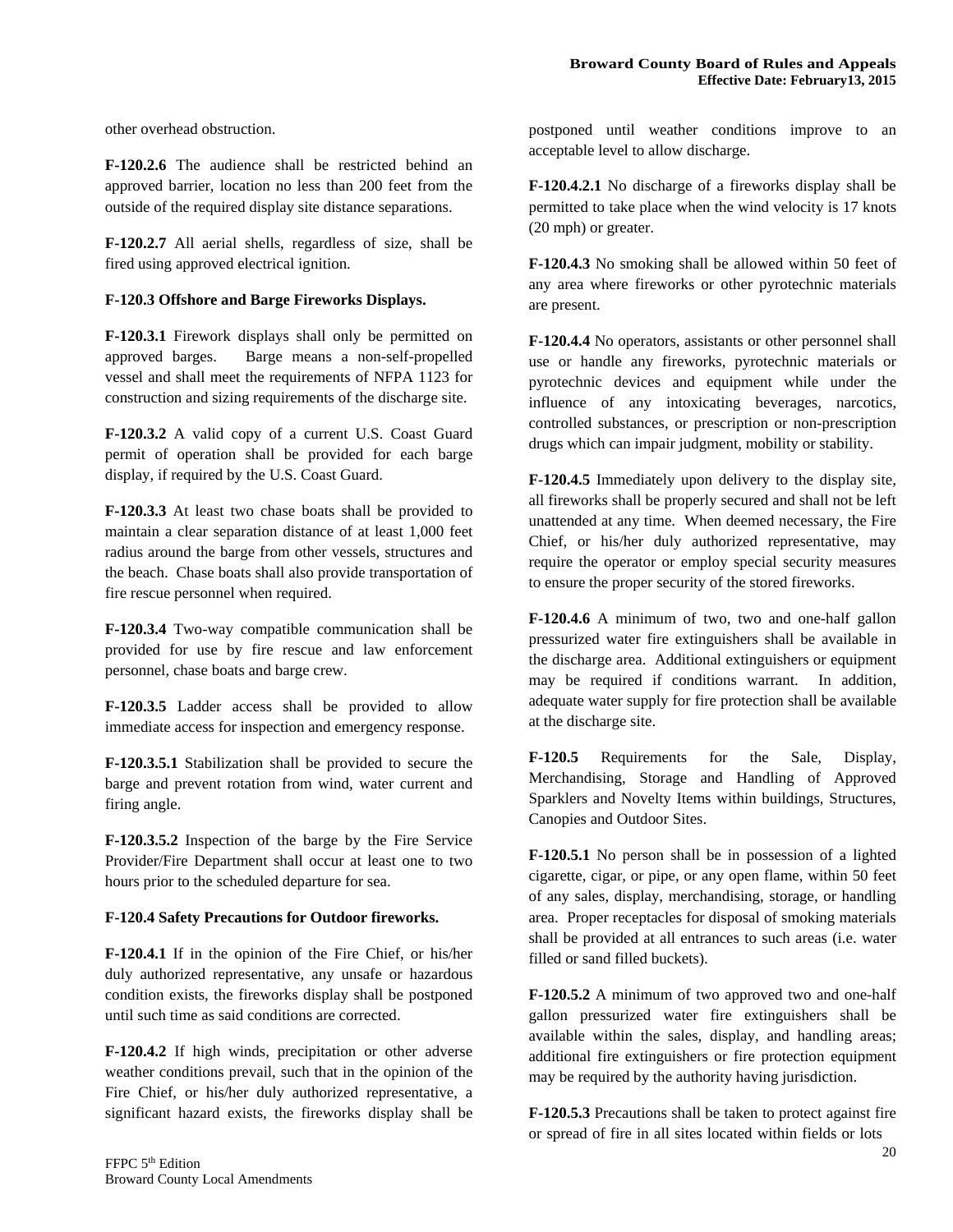with ground cover such as brush, grass or other overgrowth of vegetation.

**F-120.5.4** Durable and readily visible signs to read "Caution Sparklers—No Smoking" shall be posted on the exterior of each entrance way into and throughout all sparkler sales, storage, and handling areas within the interior of any building, structure, canopy, or outdoor site. These signs shall be readily visible in all directions.

**F-120.5.5** The use, ignition or discharge of any approved sparklers or novelty items is prohibited within buildings or structures where sparklers or novelty items are offered for sale, displayed, or stored, and within 100 feet of any outdoor sales storage or handling sites.

**F-120.5.6** Buildings or structures used in whole or in part for sales (retail or wholesale), display, merchandising, handling, or storage of sparklers and/or novelty items shall be fully protected throughout with an automatic sprinklers system in accordance with NFPA 13, the edition in 69A-60, Florida Administrative Code.

**F-120.5.7** No storage of sparklers or novelty items shall be permitted in vehicles.

**Exception**: Transportation purposes only, to and from the site or at a permitted site, if approved by the authority having jurisdiction*.*

**F-120.5.8** Sales, display and merchandising shall be conducted in an approved and safe manner in order to control handling by the general public.

**F-120.5.9** Amounts of sparklers and related novelty items displayed within the sales area shall not exceed those amounts approved by the Fire Chief, or his/her duly authorized representative. Note: Where the primary business of the occupancy is not sale of sparklers, the sale areas of sparklers or novelty items shall not exceed two percent of the net floor space of the building or structure.

**F-120.5.10** Storage of approved sparklers and novelty items shall comply with the following.

**F-120.5.10.1** Sparklers shall not be stored or kept in any area

**F-120.5.10.1.1** In which paints, oils, or varnishes are manufactured or kept for use or sale, unless the paints, oils or varnishes are in unbroken (sealed) containers.

**F-120.5.10.1.2** In which resin, turpentine gasoline or flammable substances which may generate vapors are used, stored, or offered for sale unless the resin, turpentine, gasoline, or substance is in unbroken (sealed) containers.

**F-120.5.10.1.3** In which there is not at least one 2A10BC fire extinguisher available in the area used for storage.

**F-120.5.10.2** Storage of sparklers shall be in an approved manner, remote from the public, and separated from all other merchandise by at least one hour fire protection and an approved automatic sprinkler system.

**Exception:** Canopies and approved steel storage vaults or containers when used outdoors.

**F-120.5.10.3** Approved storage facilities shall be labeled with an approved Explosion placard complying with the Department of Transportation (DOT) Standard.

**F-120.5.11** Outdoor sites for sale, storage, and/or handling of approved sparklers shall comply with the following distance requirements: The minimum distance between a storage site and any building or structure shall be 50 feet.

#### **F-120.6 Separation.**

**F-120.6.1** The minimum distance required between a site and any fuel storage/dispensing area or device shall be 50 feet.

**F-120.6.2** Storage areas shall be separated from sales and handling areas by a minimum of 25 feet.

**F-120.6.3** Any building or structure used as storage facilities for sparklers and novelty items in conjunction with outdoor sites shall comply with the one hour protection separation and automatic sprinkler system requirements as required for storage areas within building and structures.

**Exception**: Canopies and approved steel storage vaults or containers.

**F-120.6.4** When a canopy can be used in conjunction with an outdoor site operation, the following shall apply:

**F-120.6.4.1** No sides of any kind are permitted on the canopy at any time. Provide copy of Building Permit for canopy.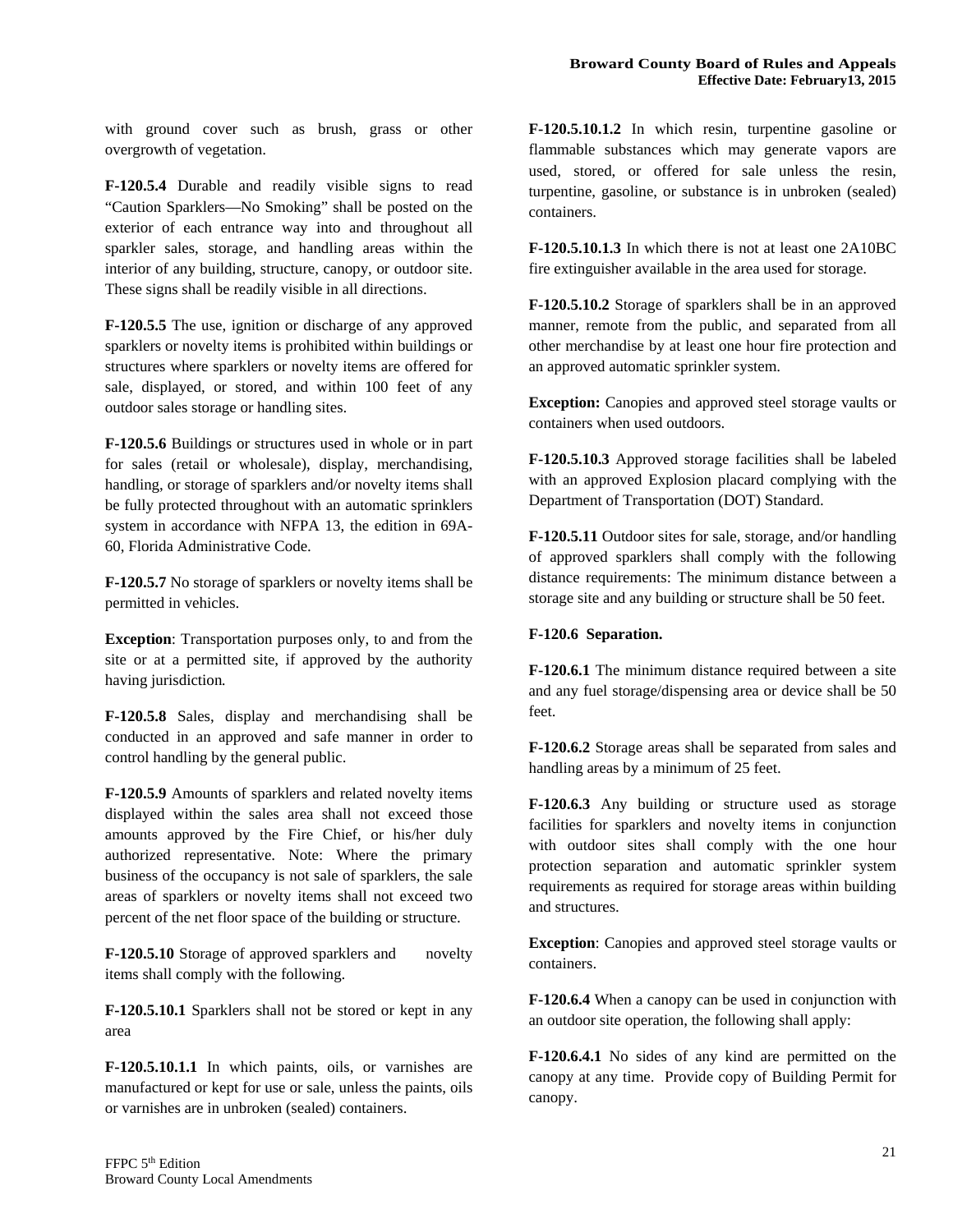**F-120.6.4.2** The canopy shall comply with the flameretardant requirement. Proper flame retardant certificate required.

**F-120.6.4.3** Proper exit and exit access shall be maintained at all times within the interior of the canopy. No obstruction to egress from any portion of the canopy is permitted.

**F-120.6.4.4** Provide and maintain a minimum of one 2A40BC dry chemical fire extinguisher, with properly updated service tag for each 2,500 sq. ft. of canopy area. Not less than one fire extinguisher for each canopy.

**F-120.6.5** If the site is to operate after daylight hours, the site shall be properly illuminated. If electricity powered and/or electrical equipment is used, the following shall apply:

**F-120.6.5.1** All electrical equipment and associated wiring shall comply with NFPA 70, the National Electrical Code, edition as adopted in 69A-60, Florida Administrative Code. Provide copy of permit for electrical service and equipment.

**F-120.6.5.2 If fuel powered generator is to be used to supply power for the site, the following shall apply.**

**F-120.6.5.2.1** Generator shall be kept a minimum distance of twenty feet (20') from sales, storage, or handling area.

**F-120.6.5.2.2** Precautions against fire or fire spread shall be taken when generator sites are located within fields or grassed lots.

**F-120.6.5.2.3** Only an approved metal five gallon safety container shall be used to store fuel for the generator. Fuel containers shall be properly stored with a maximum of ten gallons per site.

**F-120.6.5.2.4** Approved fuel containers shall not be stored in sales, storage, handling areas or vehicles.

**F-120.6.5.3** Durable sign to read "NO SMOKING" shall be posted at the generator site.

**F-120.7** The requirements for the use of pyrotechnics before a proximate audience shall be in accordance with the standards as set forth in the FFPC. In addition, the following local amendments shall apply:

**F-120.7.1** A permit application for the use of pyrotechnics before a proximate audience shall be submitted in writing

to the local Fire Marshal/Fire Code Official, or his/her duly authorized representative at least 15 business days prior to the display.

**F-120.7.2** The local Fire Marshal/Fire Code Official, or his/her duly authorized representative at their discretion, shall require standby fire watch personnel employed by the AHJ of the Fire Service Provider/Fire Department, to be on duty for each display or performance. When deemed necessary by the local Fire Marshal/Fire Code Official, or his/her duly authorized representative, additional fire and rescue apparatus may be required for the display or performance. Any and all expense(s) of standby personnel services and apparatus shall be borne by the permit holder.

**F-120.7.2.1** Standby fire watch personnel shall be on duty from the time of display setup, during the display, and until termination of the display and removal of all pyrotechnic materials, debris, and devices from the site.

**F-120.7.2.2** In the case of indoor displays or performances, standby fire watch personnel shall be maintained until total restoration of normal functioning of the fire safety systems has been verified.

**F-120.7.2.3** At a minimum, at least one of the assigned standby fire watch personnel shall be a BORA Certified Fire Inspector.

**F-120.7.3** Any indoor use of pyrotechnics shall not be permitted in buildings or any portion thereof unless protected by an approved automatic sprinkler system.

**F-120.7.3.1** Indoor use of pyrotechnics shall be prohibited in temporary structures such as tents, canopies,

**F-120.8 Rooftop Pyrotechnics: In addition to the aforementioned code requirements, the following shall apply to rooftop pyrotechnic displays:** 

**F-120.8.1** Only NFPA 1126 approved pyrotechnics shall be permitted for all rooftop displays.

**F-120.8.1.1** If a rooftop display is being proposed, the pyrotechnician shall identify a debris fallout area on the submitted plan.

**F-120.8.1.2** The pyrotechnician shall provide the local Fire Marshal/Fire Code Official, or his/her duly authorized representative with an approved, written notice from the FAA acknowledging receipt of the time frame of the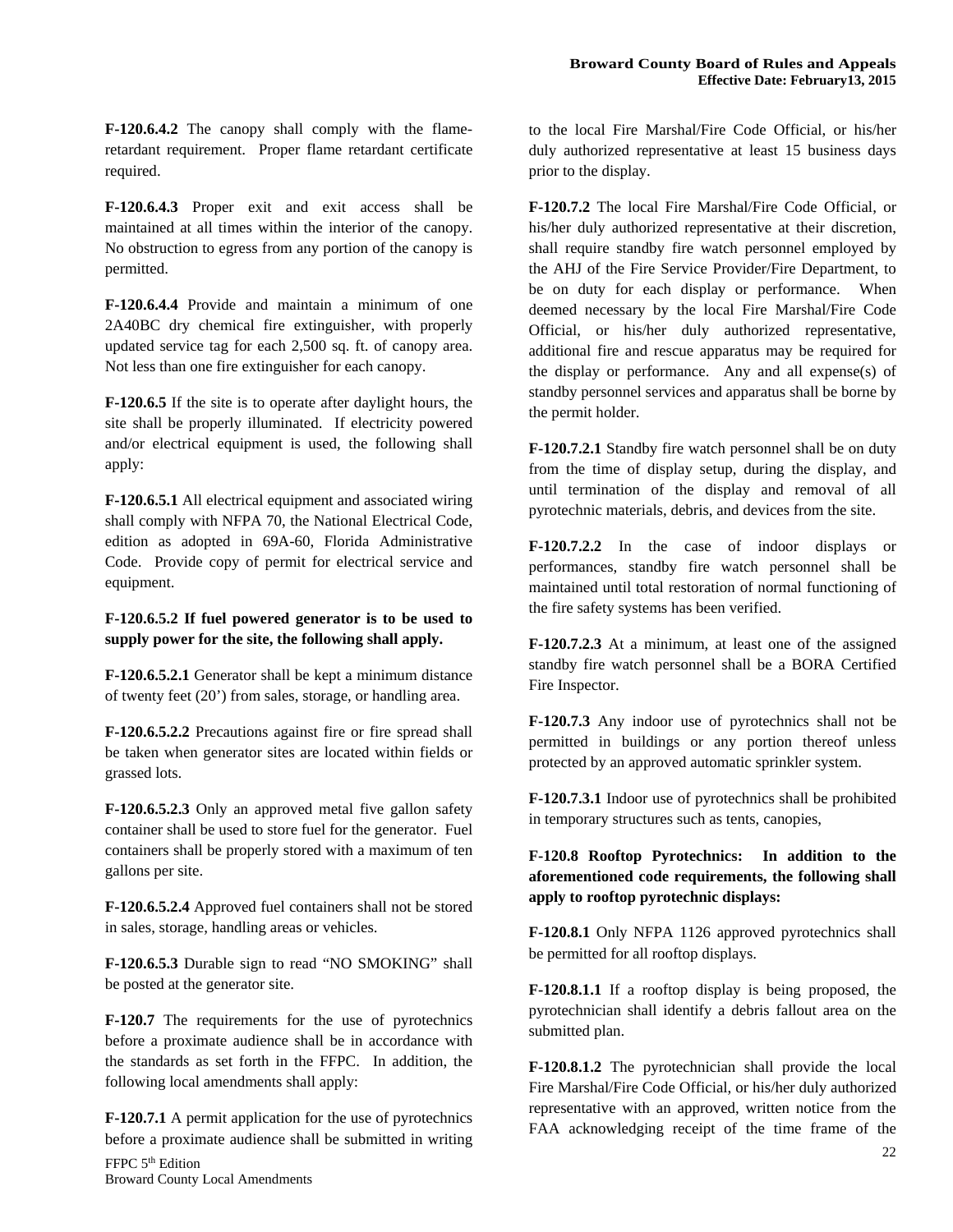#### **Broward County Board of Rules and Appeals Effective Date: February13, 2015**

Effective: April 15, 2016

display, the pyrotechnic material used, and approval from the FAA representative to proceed with the event.

**F-120.8.1.3** Such an approved written notice shall be a part of the permit application submitted at least 15 working days prior to the event.

**F-120.8.1.4** Failure to provide approved, written notice from the FAA to the local Fire Marshal/Fire Code Official, or his/her duly authorized representative, shall be cause for denial to display rooftop pyrotechnics.

**F-120.8.1.5** At the discretion of the local Fire Marshal/Fire Code Official, or his/her duly authorized representative, the pyrotechnician may be required to post all, or part of the following:

**F-120.8.1.5.1** Additional insurance policy in the amount of one million dollars indemnifying the local AHJ.

**F-120.8.1.5.2** Post a refundable clean-up bond with the local AHJ holding the pyrotechnician responsible for postevent clean up from pyrotechnic debris fallout.

**F-120.8.1.5.3** If the pyrotechnician is not directly responsible for post event cleanup of debris, the pyrotechnician shall furnish written proof from the party responsible for post event cleanup of pyrotechnic debris.

**F-120.8.1.6** The pyrotechnician shall be held responsible for the cleanup of any NFPA 1126 pyrotechnic material fallout on any structure, vehicles, and/or part thereof in the fallout area unless otherwise advised in writing, to the fire code official, as to the contracted party responsible for such cleanup.

#### **F-120.9 Sky Lanterns:**

**F-120.9.1** The use of unmanned, free-floating sky lanterns and similar devices utilizing an open flame shall be prohibited.

#### **F-121 Photovoltaic (PV)**

The design, installation, operation, inspection, and maintenance of all photovoltaic electrical equipment, except for that equipment used in one and two-family single residences, shall comply with this section of the Local Fire Code Amendments to the Florida Fire Prevention Code and NFPA 70 NEC.

#### **F-121.1 Remote Disconnect**

a) If the PV Solar disconnect cannot be located at the utility service point, a sign / placard securely mounted to the building shall indicate the location on the exterior of the building where the solar disconnect can be found. The sign / placard for the remote disconnect shall be affixed at the utility meter, directing the Fire Service Provider/Fire Department personnel to the location where the PV Solar Disconnect can be found (sign / placard material and lettering shall be as stated above and give clear directions to the location of the PV Solar disconnect location).

**F-121.2** PV Solar systems installed in Commercial buildings where any life safety device, equipment, system, level of protection, or any other feature required for compliance with the life safety code relying on continuous electricity shall be inspected for integrity and operability as intended per its respective code.

# F‐122 **Mobile and Temporary Cooking Operations**

**F‐122.1** The following section shall be a minimum life safety requirement but can be modified if deemed necessary by the local AHJ. The effective date of this chapter shall be August  $1<sup>st</sup>$ , 2016.

**F‐122.1.1** Mobile or Temporary Cooking. Any cooking facility, apparatus or equipment, being operated on a one time or interim basis, or for less than 90 days in the same location, other than at a fixed location, building or structure which has been inspected and permitted under another section of this code, regulation or statute, inclusive of self‐ propelled trucks and vehicle, trailered units, push carts, equipment located under cover of awnings, canopies or pop‐up tents, or other structures for which a building permit has not been issued.

**F‐122.1.2** Where required by the AHJ, permits shall be required for the location and operation of mobile and temporary cooking operations.

**F‐122.1.3** Cooking equipment used in fixed, mobile, or temporary concessions, such as trucks, buses, trailers, pavilions, tents, or any form of roofed enclosure, shall comply with the requirements set forth in 69A‐60 and follow NFPA 58 (Liquid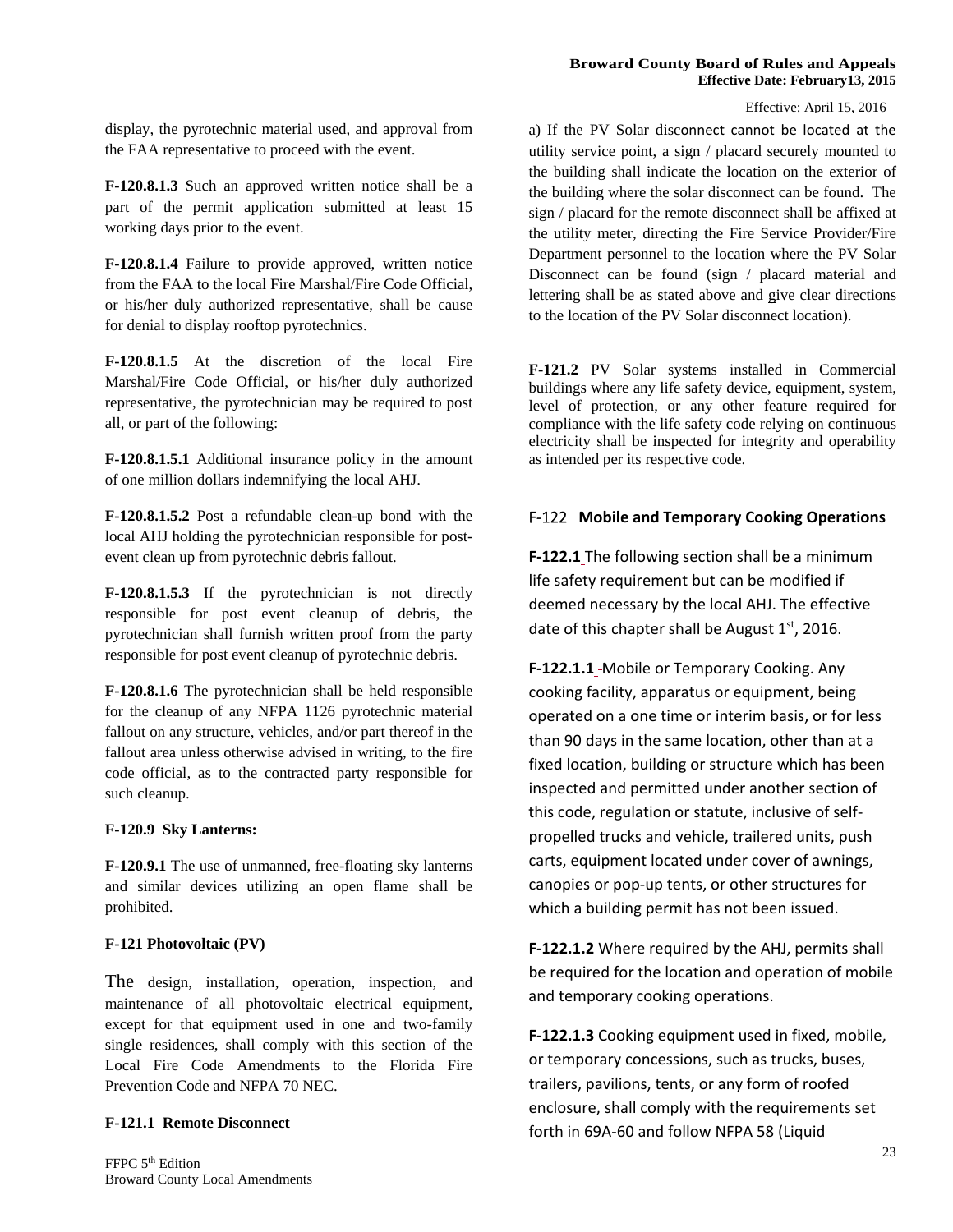Petroleum Gas Code) and 96 (Standard for Ventilation Control and Fire Protection of Commercial Cooking Operations).

**F‐122.1.4** All current licensing and related documents shall be placed in a binder and accessible to the AHJ at all times.

**F‐122.1.5** Mobile Food Dispensing Vehicles shall be separated and have a clearance of at least 10 ft. (3 m) in all directions from any vehicles, buildings, combustible materials, and other cooking operations.

**F‐122.1.6** Mobile Food Dispensing Vehicles shall not block fire department access roads, fire lanes, fire hydrants, or other fire protection devices and equipment.

**F‐122.1.7** Semi‐annual fire suppression system report shall be located in a binder and made available to the AHJ upon request.

**F‐122.1.8** Prior to operating within Broward County, each Mobile Food Dispensing Vehicle shall be inspected and approved.

a. Inspection and approval by the AHJ shall not relieve the mobile food vendor's owner of the responsibility of compliance with the design, construction, installation, alteration, repairs, equipment maintenance, process and relocation of the mobile food truck.

b. Inspection and approval shall not hold the AHJ responsible for the enforcement of regulations of such other regulatory agencies unless specifically mandated to enforce those agencies regulations.

**F‐122.1.9** Cooking equipment that produces grease‐ laden vapors shall be protected by a fire‐ extinguishing system. Automatic fire‐extinguishing systems shall comply with ANSI/UL300 or other equivalent standards and shall be installed in accordance with the terms of their listing, the manufacturer's instructions, and NFPA 17A.

# **F‐122.2 Cleaning**

**F‐122.2.1** The entire exhaust system, appliances, floor underneath and wall behind appliances, shall be inspected and cleaned for grease buildup by a properly trained, qualified, and certified person(s) acceptable to the AHJ and in accordance with Table 11.4 in NFPA 96 and in accordance with F‐103.2.9.

**F‐122.2.2** A cleaning report shall be placed inside the binder and made available to the AHJ upon request.

# **F‐122.3 Fire Extinguishers**

**F‐122.3.1** Every Mobile Food Dispensing Vehicle shall be equipped with at least one 3A:40BC regardless on the type of cooking operations, and a Class K fire extinguisher if cooking operation produces grease‐laden vapors. All extinguishers shall be currently dated, maintained and tagged annually by a Florida licensed and qualified fire equipment contractor and shall be readily accessible while open to the public.

**F‐122.3.2** A placard shall be conspicuously placed near each Class K extinguisher that states that the fire‐ extinguishing system shall be activated prior to using the fire extinguisher.

# **F‐122.4 Communications**

**F‐122.4.1** A method of communication to emergency personnel shall be accessible to all employees.

# **F‐122.5 Training**

**F‐122.5.1** It shall be the owner's responsibility to ensure all employees operating the mobile food dispensing vehicle is properly trained in the following:

> **(a)** Proper use of portable fire extinguishers and automatic extinguishing systems.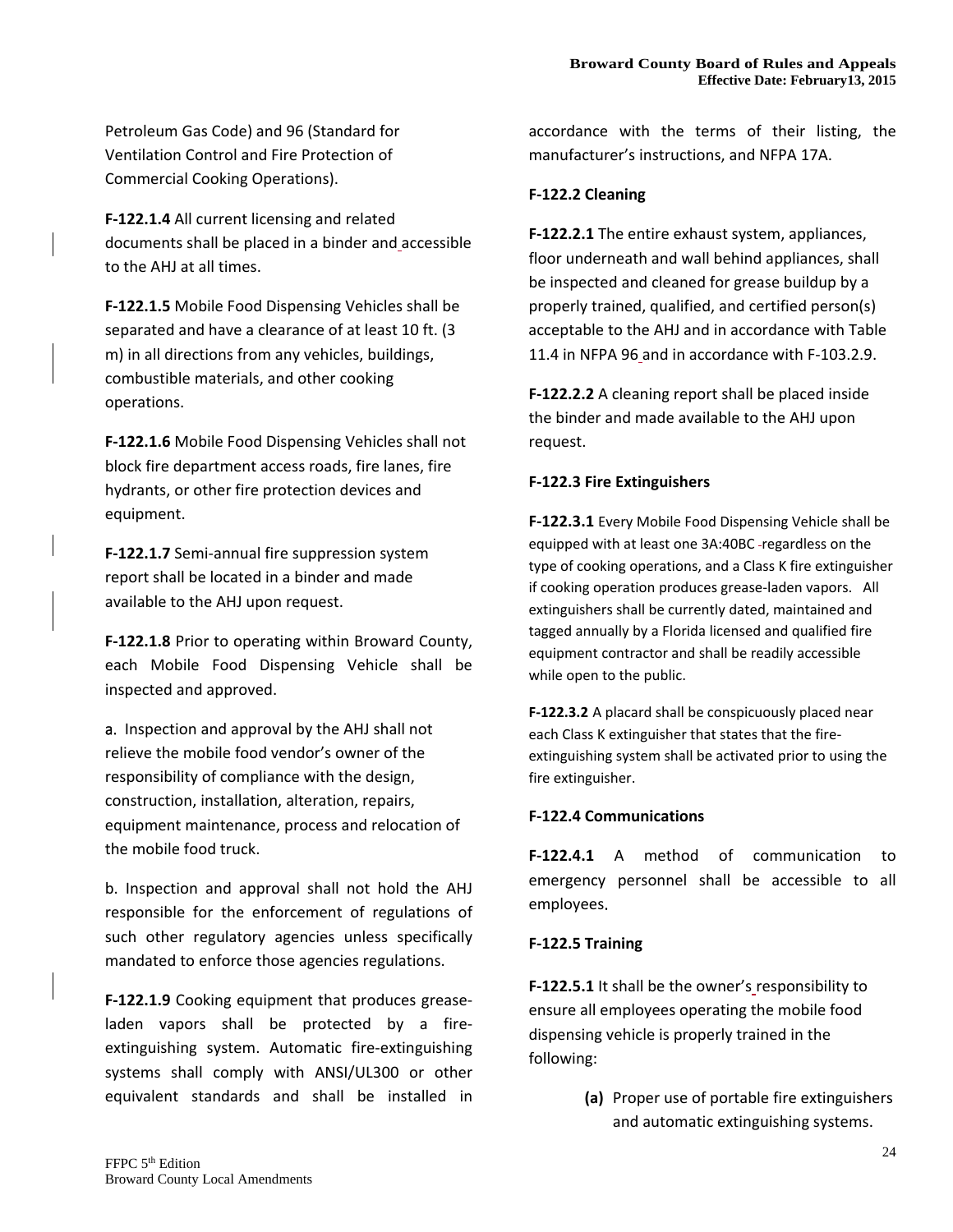- **(b)** Proper method of shutting off fuel sources.
- **(c)** Proper procedure for notifying the local fire department.
- **(d)** Proper refueling.
- **(e)** How to perform leak detection of LP‐ gas.

**F‐122.5.2** Refresher training shall be provided annually and all training documentation shall be located inside binder and made available to the AHJ upon request.

# **F‐122.6 Internal Combustion Power Sources**

**F‐122.6.1** Electric generators and internal combustion power sources, also known as generators, used for mobile food dispensing vehicles shall comply with this section.

**F‐122.6.2** Fuel tanks shall be of adequate capacity to permit uninterrupted operation during normal operating hours.

**F‐122.6.3** Refueling shall be conducted only when not in use and engine surface temperature is below the auto‐ignition temperature of the fuel.

**F‐122.6.4** All power sources shall be isolated from contact with the public by physical guards, fencing, or an enclosure.

**F‐122.6.5** Portable generators shall be positioned so that the exhaust is directed as follows:

- (1) At least 12 feet (1.5m) in any direction away from any openings or air intakes and means of egress.
- (2) Away from any building.
- (3) Away from any mobile or temporary cooking vehicle or operation.

**F122.6.6** Where applicable, electrical appliances, fixtures, equipment or wiring shall comply with NFPA 70.

# **F‐122.7 LP‐Gas**

# **F122.7.1** This section shall apply to the following:

(1) Non‐engine fuel systems on all Mobile Food Dispensing Vehicles. (2) Installations served by exchangeable (removable) cylinder systems and by permanently mounted containers.

**F‐122.7.2** Cylinders shall be mounted at least 5 feet from any ignition source, such as a generator. Cylinders shall be secured in an upright position to prevent tipping over and shall be shut off while the vehicle is in motion.

**F‐122.7.3** There shall be a quarter‐turn valve installed within the LP‐ gas piping for emergency shut‐off use, shall be installed on the exterior of the vehicle and readily assessable.

 **F‐122.7.4** A "PROPANE EMERGENCY SHUT‐OFF" sign and a "NO SMOKING" sign shall be installed directly next to or above the gas cylinder and shall be a highly visible, permanent weatherproof sign with a minimum of 2" lettering.

**F‐122.7.5** Regulators shall be installed with a durable cover designed to protect against rain, mud and wheel spray and the pressure relief vent opening pointing vertically downward to allow for drainage of moisture collected on the diaphragm of the regulator.

**F‐122.7.6** Containers that show excessive denting, bulging, gouging, or corrosion shall be removed from service.

**F‐122.7.7** Cylinders shall be retested every 5‐12 years in accordance with the manufacturer's recommendations and 49 CFR 180.205.

> a. No letter after the requalification date means the cylinder must be retested within 12 years.

b. An "S" after the requalification date